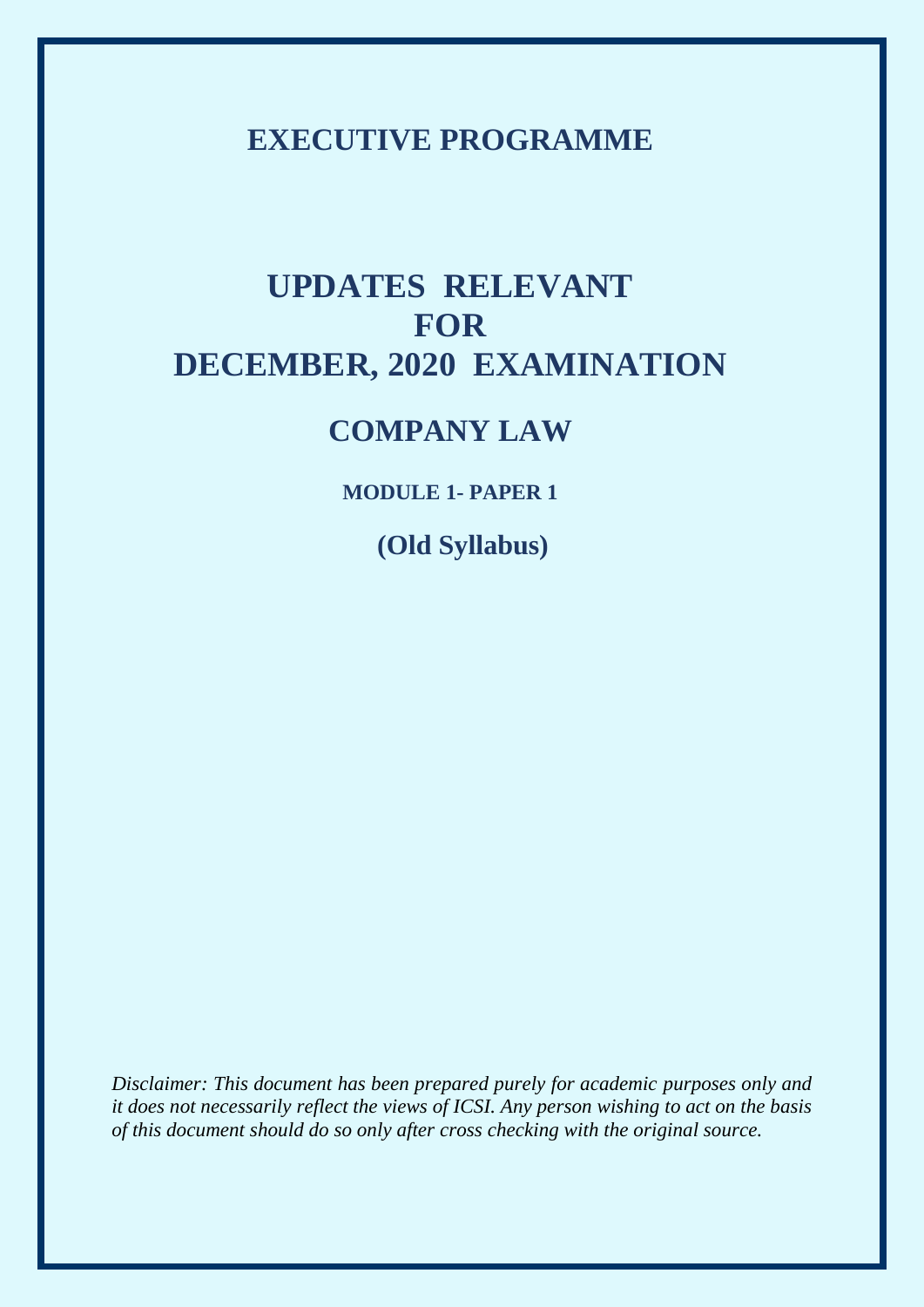# **INDEX**

| S. No          | <b>Lesson</b>                                                                             | Page      |
|----------------|-------------------------------------------------------------------------------------------|-----------|
| $\mathbf{1}$   | Lesson 2-Types of Companies                                                               | $5 - 7$   |
| $\overline{2}$ | Lesson 3-Promotion and Incorporation of Companies                                         | $8-9$     |
| $\overline{3}$ | Lesson 6- Concept of Capital and Financing of Companies                                   | 10        |
| $\overline{4}$ | Lesson 9-Debt Capital                                                                     | 11        |
| 5              | Lesson 12-Membership in a Company                                                         | 12        |
| 6              | <b>Lesson 15-Independent Directors</b>                                                    | $13 - 15$ |
| $\overline{7}$ | Lesson 16- Board and its Powers                                                           | 16        |
| 8              | Lesson 17-Appointment and Remuneration of Key Managerial<br>Personnel                     | 17        |
| 9              | Lesson 21-Accounts & Audit                                                                | 18-19     |
| 10             | Lesson 24-Registers, Forms & Returns                                                      | $20 - 21$ |
| 11             | Lesson 27- Merger, De-merger, Amalgamation, Compromises and<br>Arrangements - An Overview | $22 - 23$ |
| 12             | Lesson 29- Limited Liability Partnerships                                                 | 24        |
| 13             | Lesson 32- Winding up of Companies                                                        | 25        |
| 14             | Lesson 33- Striking Off Name of Companies                                                 | 26        |
| 15             | Other important updates                                                                   | 27-28     |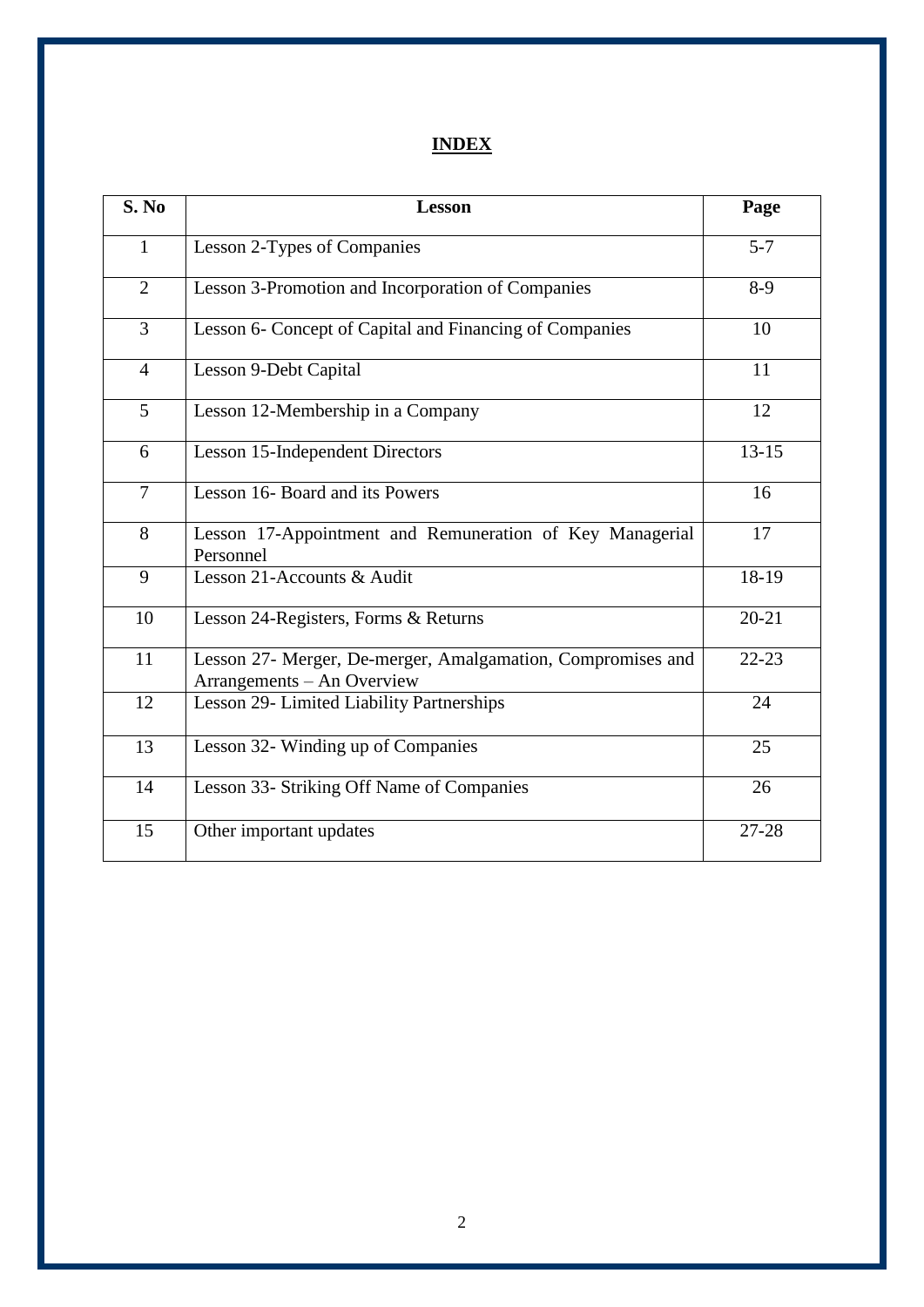#### **Companies Bill, 2020 :**

The Companies (Amendment) Bill, 2020 was introduced in Lok Sabha on March 17, 2020. Students are advised to go through the provision for the understanding of the proposed amendment in the Act. The key highlights of the Bill is as under:

- **Producer companies**: Under the 2013 Act, certain provisions from the Companies Act, 1956 continue to apply to producer companies. These include provisions on their membership, conduct of meetings, and maintenance of accounts. Producer companies include companies which are engaged in the production, marketing and sale of agricultural produce, and sale of produce from cottage industries. The Bill removes these provisions and adds a new chapter in the Act with similar provisions on producer companies.
- **Changes to offences**: The Bill makes three changes. First, it removes the penalty for certain offences. For example, it removes the penalties which apply for any change in the rights of a class of shareholders made in violation of the Act. Note that where a specific penalty is not mentioned, the Act prescribes a penalty of up to Rs 10,000 which may extend to Rs 1,000 per day for a continuing default. Second, it removes imprisonment in certain offences. For example, it removes the imprisonment of three years applicable to a company for buying back its shares without complying with the Act. Third, it reduces the amount of fine payable in certain offences. For example, it reduces the maximum fine for failure to file annual return with the Registrar of Companies from five lakh rupees to two lakh rupees.
- Under the Act, one person companies (i.e., companies with only one member) or small companies (i.e., with lower paid-up share capital and turnover thresholds) are only liable to pay up to 50% of the penalty for certain offences (such as failing to file annual return). The Bill: (i) extends this provision to all producer companies and start-up companies, (ii) extends this provision to apply to violation of any provision of the Act, and (iii) limits the maximum penalty to two lakh rupees for the company and one lakh rupees for a defaulting officer.
- **Direct listing in foreign jurisdictions**: The Bill empowers the central government to allow certain classes of public companies to list classes of securities (as may be prescribed) in foreign jurisdictions.
- **Exclusion from listed companies**: The Bill empowers the central government, in consultation with the Securities and Exchange Board of India, to exclude companies issuing specified classes of securities from the definition of a "listed company".
- **Remuneration to non-executive directors**: The Act makes special provisions for payment of remuneration to executive directors of a company (including managing director and other whole-time directors) if the company has inadequate or no profits in a year. For example, if a company has an effective capital of up to five crore rupees, the annual remuneration to its executive directors cannot exceed 60 lakh rupees. The Bill extends this provision to non-executive directors, including independent directors.
- **Beneficial shareholding**: Under the Act, if a person holds beneficial interest of at least 10% shares in a company or exercises significant influence or control over the company, he is required to make a declaration of his interest to the company. The company is required to note the declaration in a separate register. The Bill empowers the central government to exempt any class of persons from complying with these requirements if considered necessary in public interest.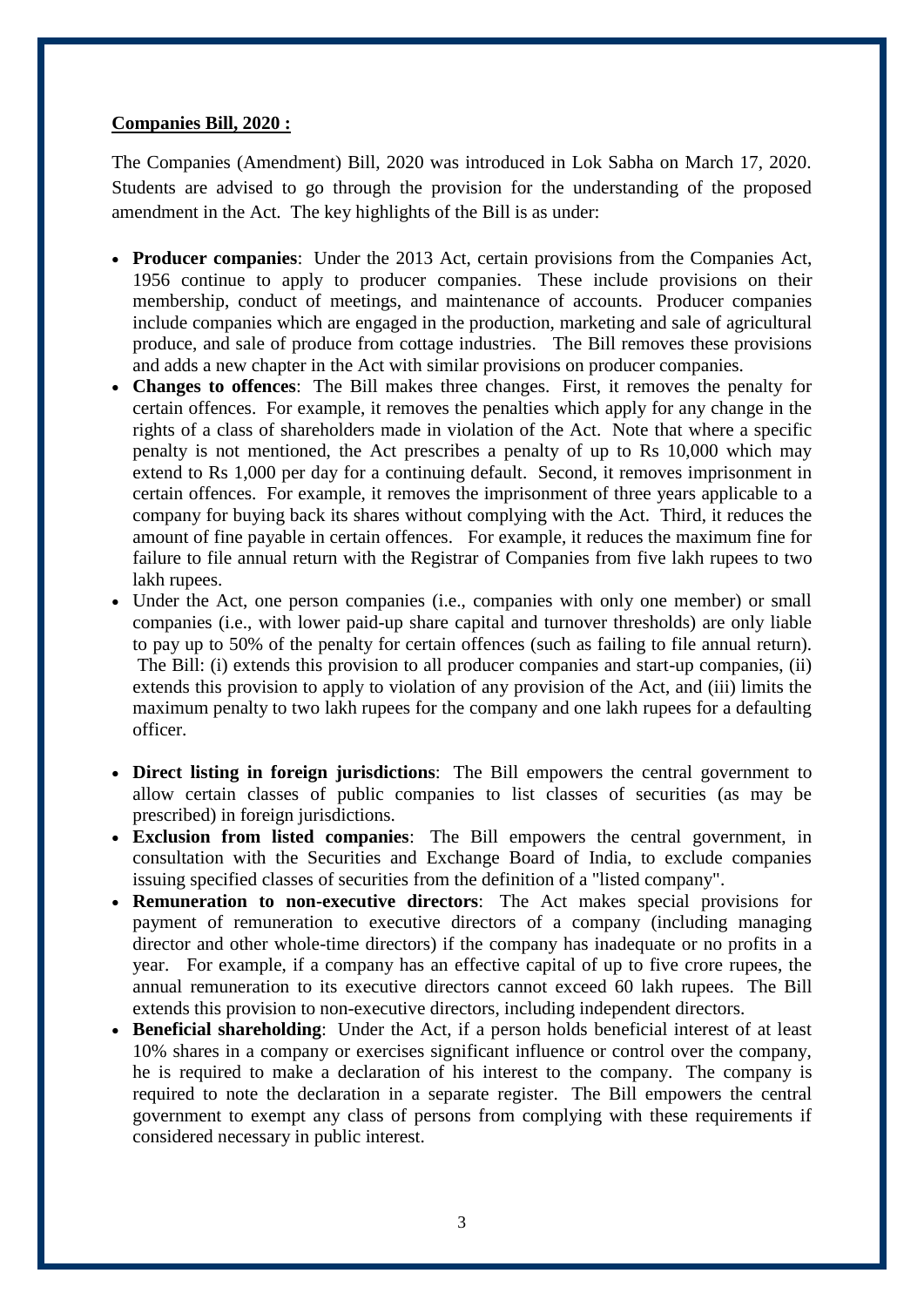- **Exemptions from filing resolutions**: The Act requires companies to file certain resolutions with the Registrar of Companies. These include resolutions of the Board of Directors of the company to borrow money, or grant loans. However, banking companies are exempt from filing resolutions passed to grant loans, or to provide guarantees or security for a loan. This exemption has been extended to registered non-banking financial companies and housing finance companies.
- **Corporate Social Responsibility (CSR)**: Under the Act, companies with net worth, turnover or profits above a specified amount are required to constitute CSR Committees and spend 2% of their average net profits in the last three financial years, towards its CSR policy. The Bill exempts companies with a CSR liability of up to Rs 50 lakh a year from setting up CSR Committees. Further, companies which spend any amount in excess of their CSR obligation in a financial year can set off the excess amount towards their CSR obligations in subsequent financial years.
- **Periodic financial results for unlisted companies**: The Bill empowers the central government to require classes of unlisted companies (as may be prescribed) to prepare and file periodical financial results, and to complete the audit or review of such results.
- **Benches of NCLAT**: The Bill seeks to establish benches of the National Company Law Appellate Tribunal. These shall ordinarily sit in New Delhi or such other place as may be notified.

. the copy of the bill is available at the following link:

[http://www.mca.gov.in/Ministry/pdf/Amendment\\_18032020.pdf](http://www.mca.gov.in/Ministry/pdf/Amendment_18032020.pdf)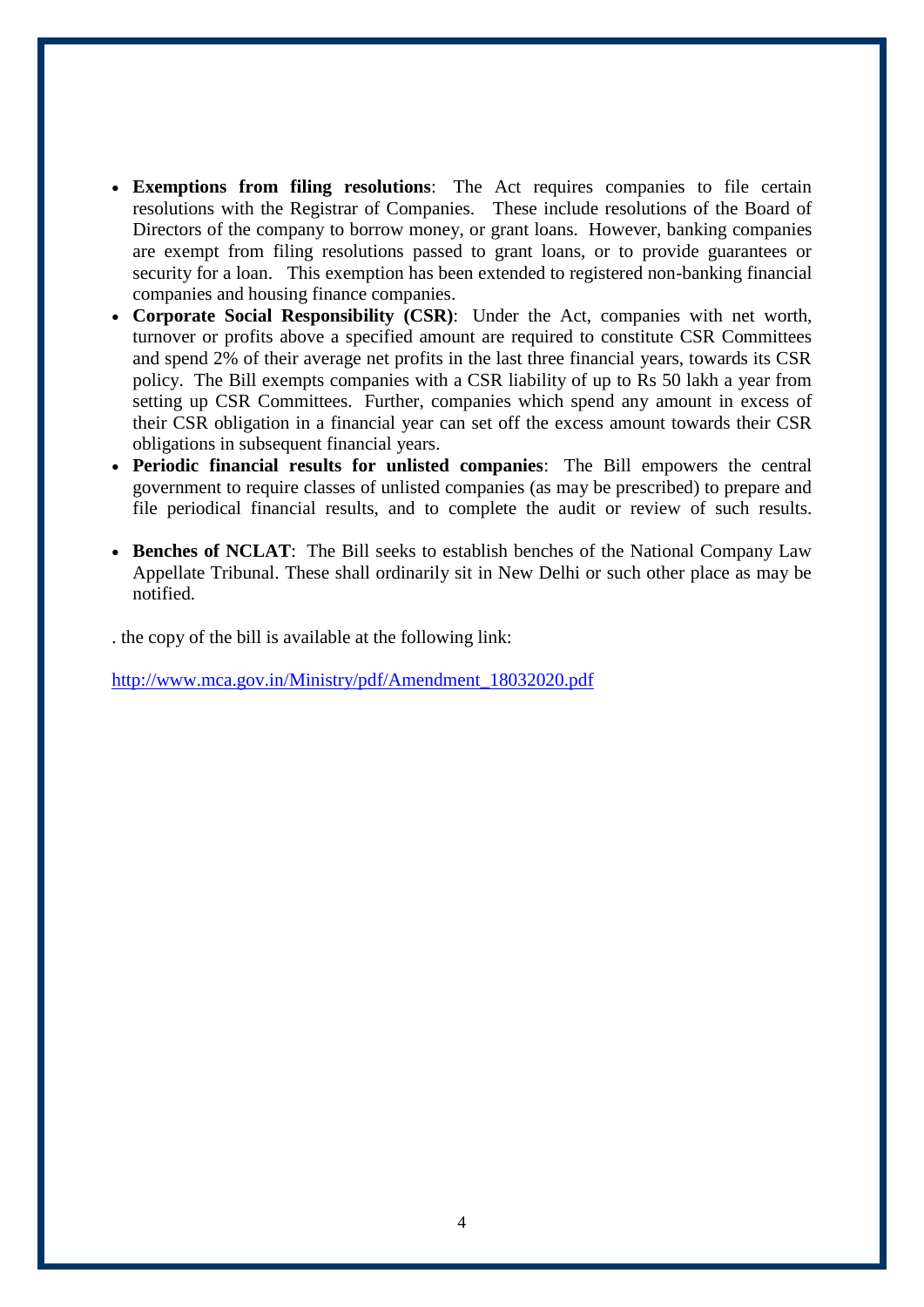# **Lesson 2-Types of Companies**

**1) Notification No:G.S.R.114(E)-NIDHI (Second Amendment) Rules, 2020, dated 14th February, 2020.** 

 **In the Nidhi Rules, 2014, in rule 23A, for the words "six months" the words "nine months" shall be substituted.**

#### **Impact**

 *As per the amended rule 23A- every company referred to in clause (b) of [Rule 2](http://ebook.mca.gov.in/Actpagedisplay.aspx?PAGENAME=18220) of Nidhi Rules and every Nidhi incorporated under the Act, before the commencement of Nidhi (Amendment) Rules, 2019 i.e.15.08.2019, shall also get itself declared as Nidhi in accordance with [rule 3A](http://ebook.mca.gov.in/Actpagedisplay.aspx?PAGENAME=28472) of Nidhi Rules,2014 within a period of one year from the date of its incorporation or within a period of nine months from the date of commencement of Nidhi (Amendment) Rules, 2019 i.e. 15.08.2019, whichever is later.* 

 *(The period was initially 6 months from commencement of Nidhi (Amendment) Rules, 2019 which is hereby extended for another 3 months.)*

 *For more details click on: [http://www.mca.gov.in/Ministry/pdf/rule\\_14022020.pdf](http://www.mca.gov.in/Ministry/pdf/rule_14022020.pdf)*

#### **2) Corrigendum pertaining to Nidhi (Second Amendment) Rules, 2020, dated 2nd March, 2020.**

The Ministry of Corporate Affairs vide its notification no: G.S.R.-150 $(E)$ , dated  $2<sup>nd</sup>$  March, 2020 has issued a corrigendum pertaining to Nidhi (Second Amendment) Rules, 2020, notification dated 14<sup>th</sup> February, 2020.

#### **As per the corrigendum**

#### **At page 2, in line 9, for "rule 23A" read "rule 23A and first proviso to rule 23B".**

*Hence, in the Nidhi Rules, 2014, in rule 23A and first proviso to rule 23B for the words "six months" the words "nine months" shall be substituted.* 

#### **Post Amendment**

*As per the amended rule, in the first proviso to rule 23B, no fees shall be charged under this rule for filing Form NDH-4, in case it is filed within nine month of the commencement of Nidhi (Amendment) Rules, 2019 i.e. 15.08.2019.*

*(The period was initially 6 months from commencement of Nidhi (Amendment) Rules,2019, rules which is hereby extended for another 3 months.)*

*For more details click on: [http://www.mca.gov.in/Ministry/pdf/rule\\_02032020.pdf](http://www.mca.gov.in/Ministry/pdf/rule_02032020.pdf)*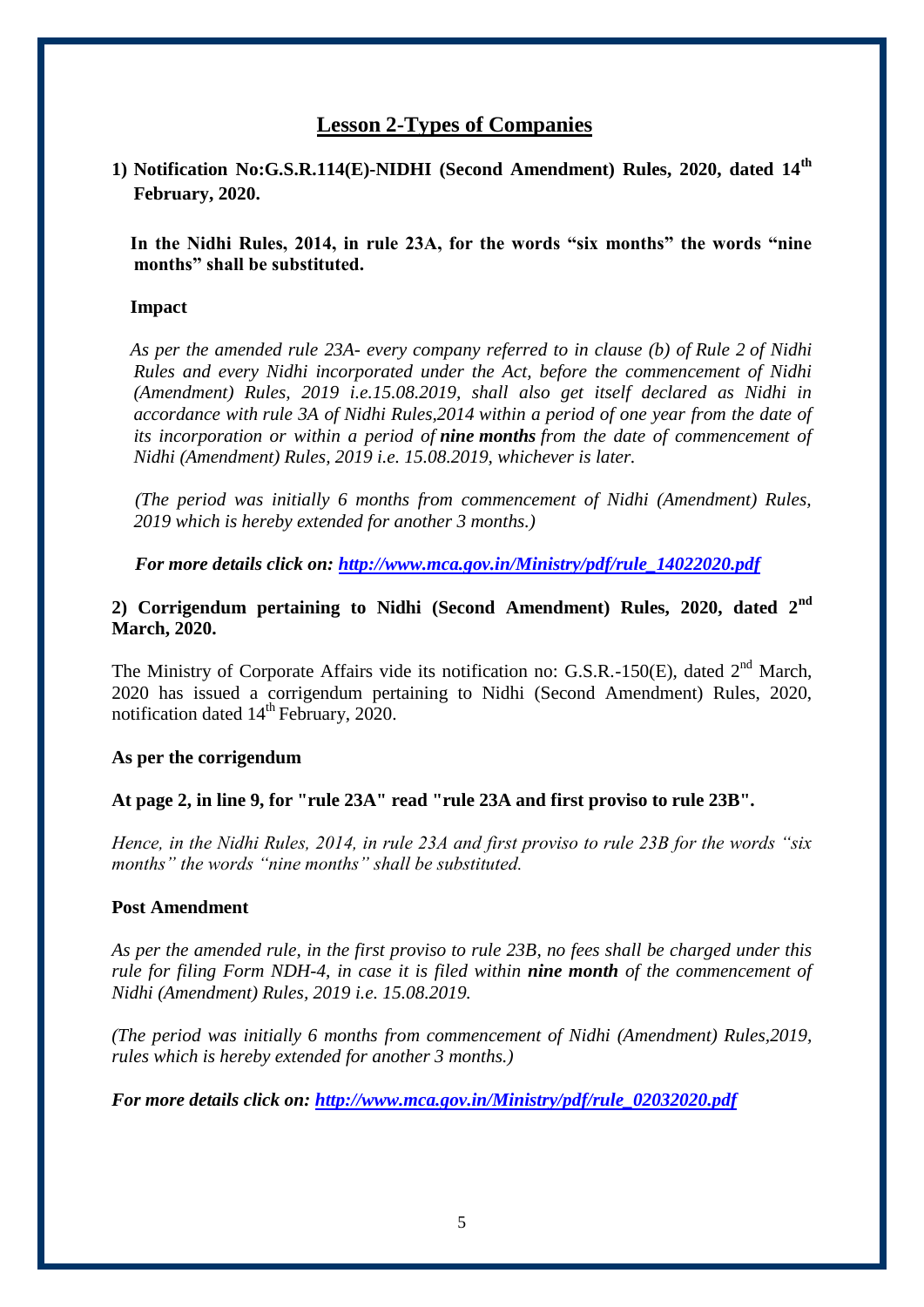#### **3) Sensitization of Nidhi Companies towards compliance of provisions of Section 406 of Companies Act, 2013 and Nidhi Rules, 2014 as amended vide Nidhi (Amendment) Rules, 2019 w.e.f 15.08.2019 and general public to invest in genuine and compliant Nidhis only.**

In order to make regulatory regime for Nidhi Companies more effective and also to accomplish the objectives of transparency & investor friendliness in corporate environment of the country, the Central Government has recently amended the provisions related to NIDHI under the Companies Act, 2013 and the Rules (effective from 15.08.2019).

Under Nidhi Rules, 2014, Nidhi is a company which has been incorporated as a Nidhi with the object of cultivating the habit of thrift and saving amongst its members, receiving deposits from, and lending to, its members only, for their mutual benefit.

The amended provisions of the Companies Act (Section 406) and Nidhi rules (as amended w.e.f. 15.08.2019) require that the Nidhi companies have to apply to the Central government for updation of their status/ declaration as Nidhi Company in Form NDH-4.

#### **The time-frame for applying to Central Government in form NDH-4 is as under:-**

(I) Companies incorporated as Nidhi before Nidhi Amendment Rules, 2019 i.e. 15.08.2019 have to apply within a period of one year from the date of its incorporation or within 9 months of the Nidhi Amendment Rules i.e. 15.08.2019 whichever is later.

(II) Companies incorporated as Nidhi on or after Nidhi Amendment Rules, 2019 i.e. 15.08.2019 have to apply within 60 days of expiry of one year from the date of incorporation or extended period (as granted by concerned Regional Director).

1) In case a company does not comply with the above requirements, it shall not be allowed to file Form No. SH–7 (Notice to Registrar for any alteration of share capital) and Form PAS–3 (Return of Allotment).

2) Such companies are required to ensure strict adherence to provision of Companies Act, 1956/2013 and Nidhi Rules, 2014 as amended. In case of contravention of the provisions of these Rules, the company and every officer of the company who is in default shall initially be punishable with fine which may extend to five thousand rupees and further fine in case of continuous violations.

3) Investors are advised to verify the status of Nidhi company from the notification issued by Central Government in official gazette before making any investment or deposit.

*For more details click on: [http://www.mca.gov.in/Ministry/pdf/Nidhi\\_19032020.pdf](http://www.mca.gov.in/Ministry/pdf/Nidhi_19032020.pdf)*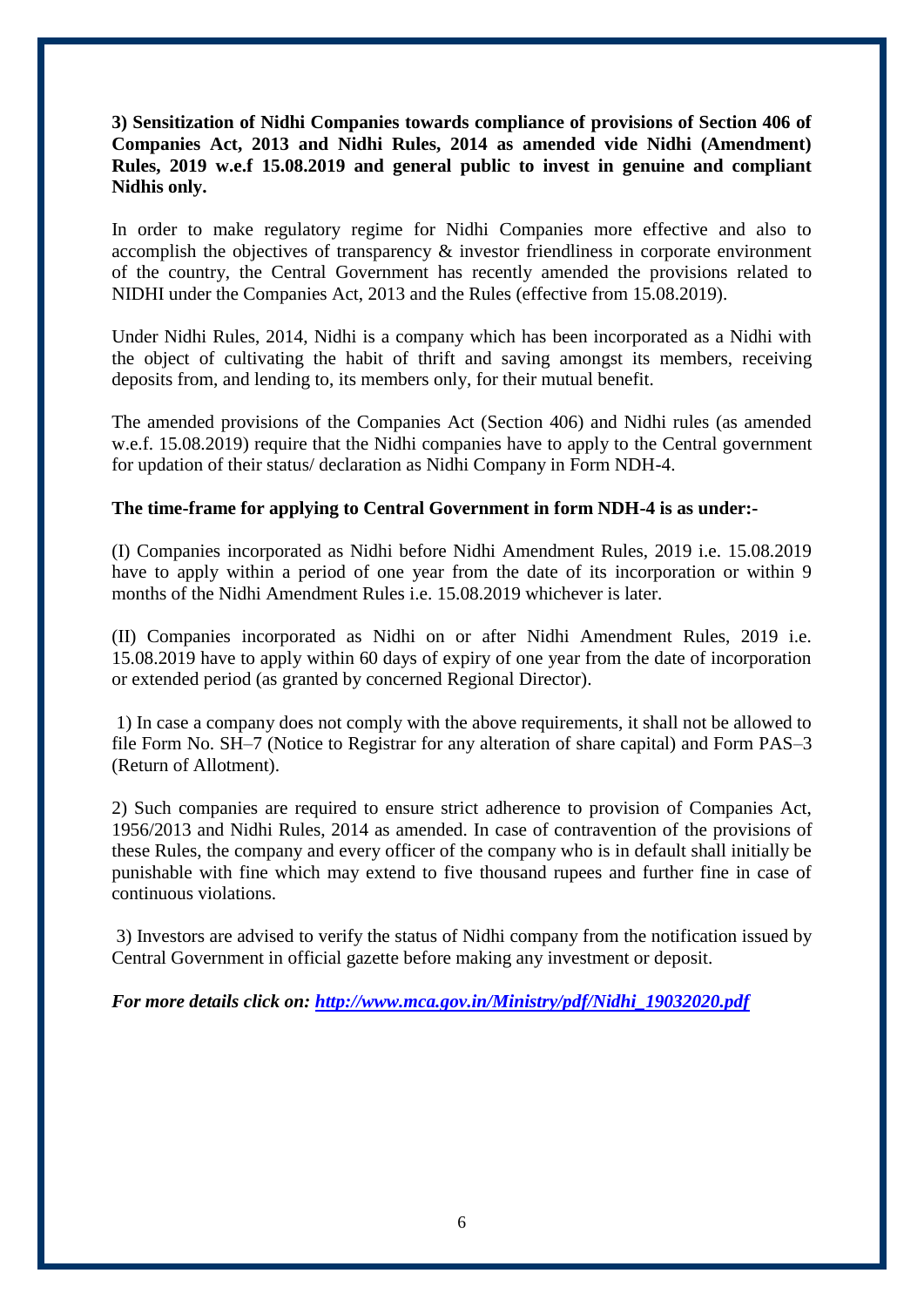#### **4) MCA has Further Amended the Exemptions notification no: G.S.R. 463(E), dated 5th June, 2015 related to Government Companies vide notification no: G.S.R. 151(E), dated 02nd March, 2020.**

(i) With this amendment the following new explanation is inserted in the definition of Government Company as per Section 2(45) of the Companies Act, 2013:

*Explanation-* For the purposes of this clause, the "paid up share capital" shall be construed as "total voting power", where shares with differential voting rights have been issued.

#### **Impact**

*With this insertion more clarity has been given to the definition of Government Company which has issued the Shares with the differential voting rights.*

(ii) The Serial Number 1 and entries relating thereto of notification number G.S.R.463 (E), dated 5<sup>th</sup> June, 2015, has been renumbered as Serial Number 1A.

*For more details click on: [http://www.mca.gov.in/Ministry/pdf/Notification\\_02032020.pdf](http://www.mca.gov.in/Ministry/pdf/Notification_02032020.pdf)*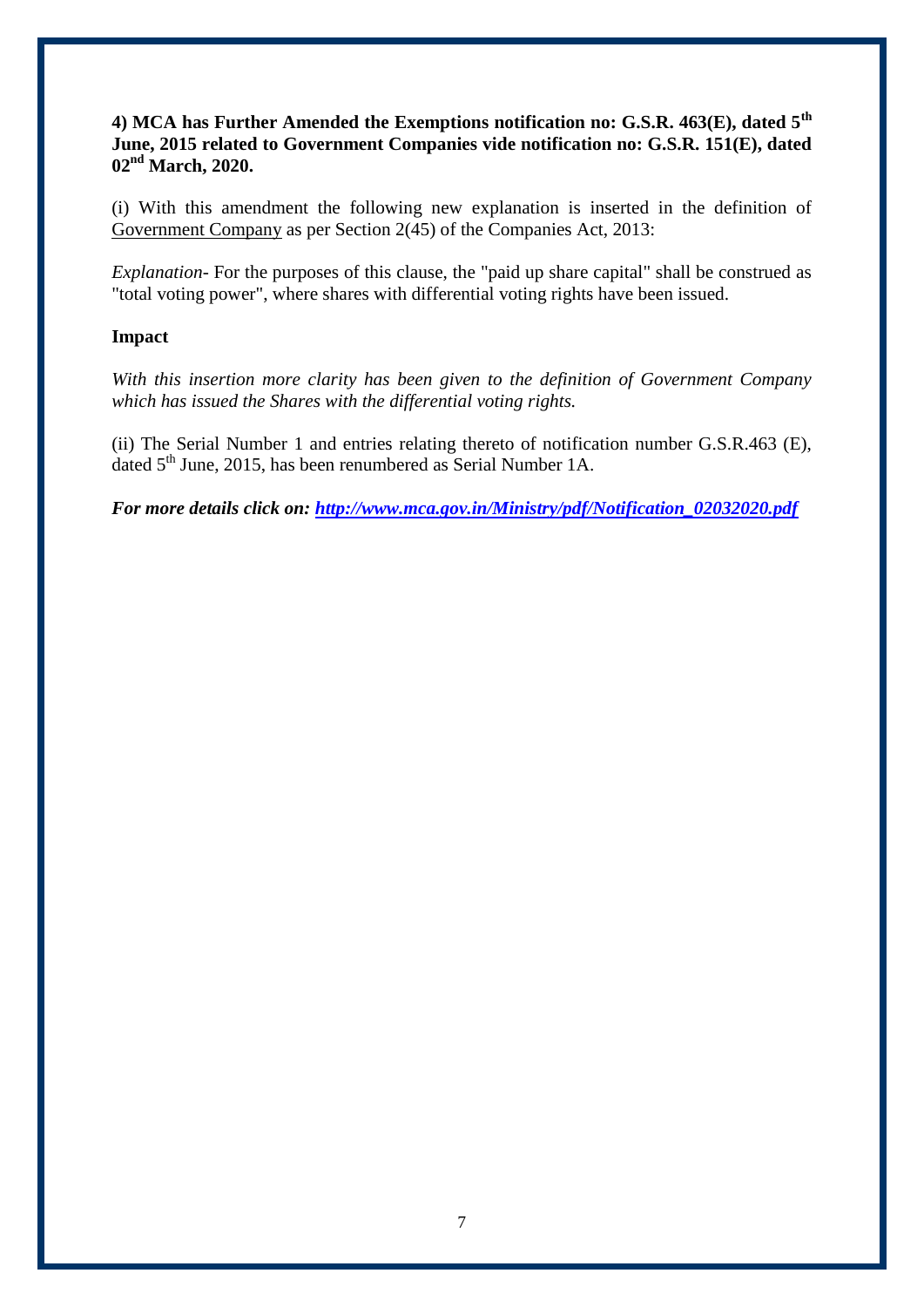# **Lesson 3-Promotion and Incorporation of Companies**

#### **1) Notification Number G.S.R. 128(E)-The Companies (Incorporation) Amendment Rules, 2020 (Effective from 23rd February, 2020)**

In the Companies (Incorporation) Rules, 2014, for rule 9,

 *The following rule shall be substituted,* namely:-

#### **Rule 9 of the Companies (Incorporation) Rules, 2014 -Reservation of name or change of name**

 An application for reservation of name shall be made through the web service available at www.mca.gov.in by using web service SPICe+ (Simplified Proforma for Incorporating Company Electronically Plus: INC-32) and for change of existing name by using web service RUN (Reserve Unique Name) along with fee as provided in the Companies (Registration Offices and Fees) Rules, 2014, which may either be approved or rejected, as the case may be, by the Registrar, Central Registration Centre after allowing resubmission of such web form within fifteen days for rectification of the defects, if any, with effect from the  $23<sup>rd</sup>$  February, 2020.

 **In rules 10, 12, sub-rule (1) of rule 19, sub-rules (1), (2), (3), (4), (7) and (9) of rule 38 of the Companies (Incorporation) Rules, 2014,** for the words, "Form No INC-32 (SPICe), wherever they occur, the following words **"SPICe+ (Simplified Proforma for Incorporating Company Electronically Plus: INC -32)"** shall be substituted with effect from the  $23^{\text{rd}}$  February, 2020.

#### **In Rule 38 of the Companies (Incorporation) Rules, 2014**

In the marginal heading, for the word, "**Electronically (SPICE)",** the words, "Electronically Plus (SPICE +)" shall be substituted with effect from the  $23<sup>rd</sup>$  February, 2020.

#### **In rule 38A of the Companies (Incorporation) Rules, 2014 –**

(i) In the marginal heading for the words, **'and Employees' Provident Fund Organisation (EPFO) Registration** the following words, "**Employees' Provident Fund Organisation (EPFO) Registration and Profession Tax Registration and Opening of Bank Account"** shall be substituted.

(ii) for the letters "AGILE", the letters "AGILE - PRO", shall be substituted;

(iii) after clause (c*), the following clauses shall be inserted, namely*: -

"(c) Profession Tax Registration with effect from the 23rd February, 2020

(d) Opening of Bank Account with effect from  $23<sup>rd</sup>$  February, 2020."

#### **Impact**

*As part of Government of India's Ease of Doing Business (EODB) initiatives, the Ministry*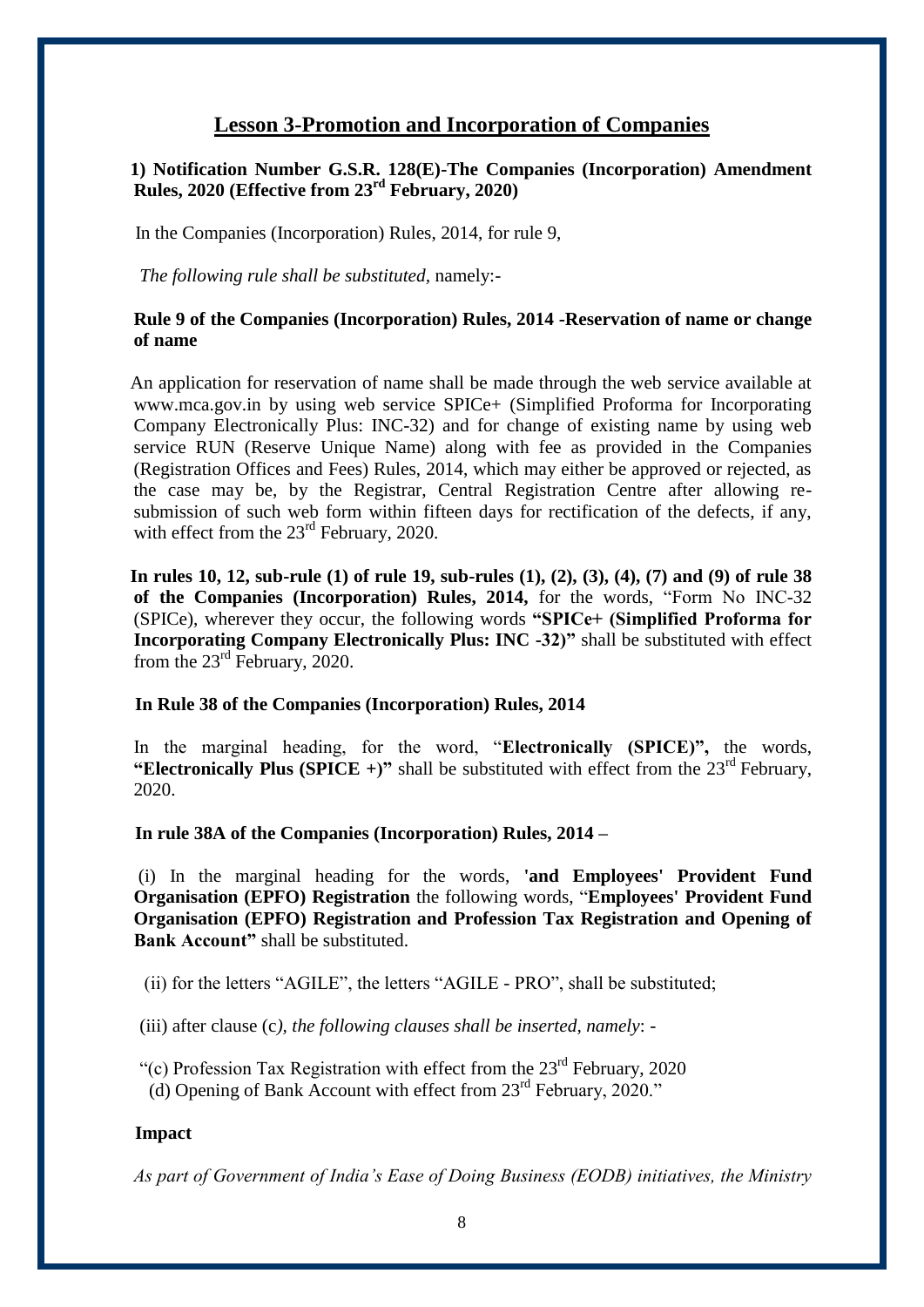*of Corporate Affairs has introduced a new Web Form 'SPICe+' w.e.f. 23rd February, 2020 replacing the existing SPICe form. SPICe+ is an integrated Web form offering multiple services viz.name reservation, incorporation, DIN allotment (Maximum 3 DIN), mandatory issue of PAN, TAN, EPFO registration, ESIC registration, Profession Tax registration (Maharashtra) and Mandatory opening of Bank Account for the Company. It also facilitates allotment of GSTIN wherever so applied for by the Stakeholders. After introduction of SPICe+ web form RUN is applicable only for the change of name of the existing companies.*

 *For more details click on : [http://www.mca.gov.in/Ministry/pdf/rule\\_22022020.pdf](http://www.mca.gov.in/Ministry/pdf/rule_22022020.pdf)*

2) New companies incorporated through SPICe+ and thereby have obtained EPFO/ESI numbers will have to file statutory returns only when they cross thresholds prescribed under the relevant Acts.

*For more details click on :<http://www.mca.gov.in/MinistryV2/homepage.html>*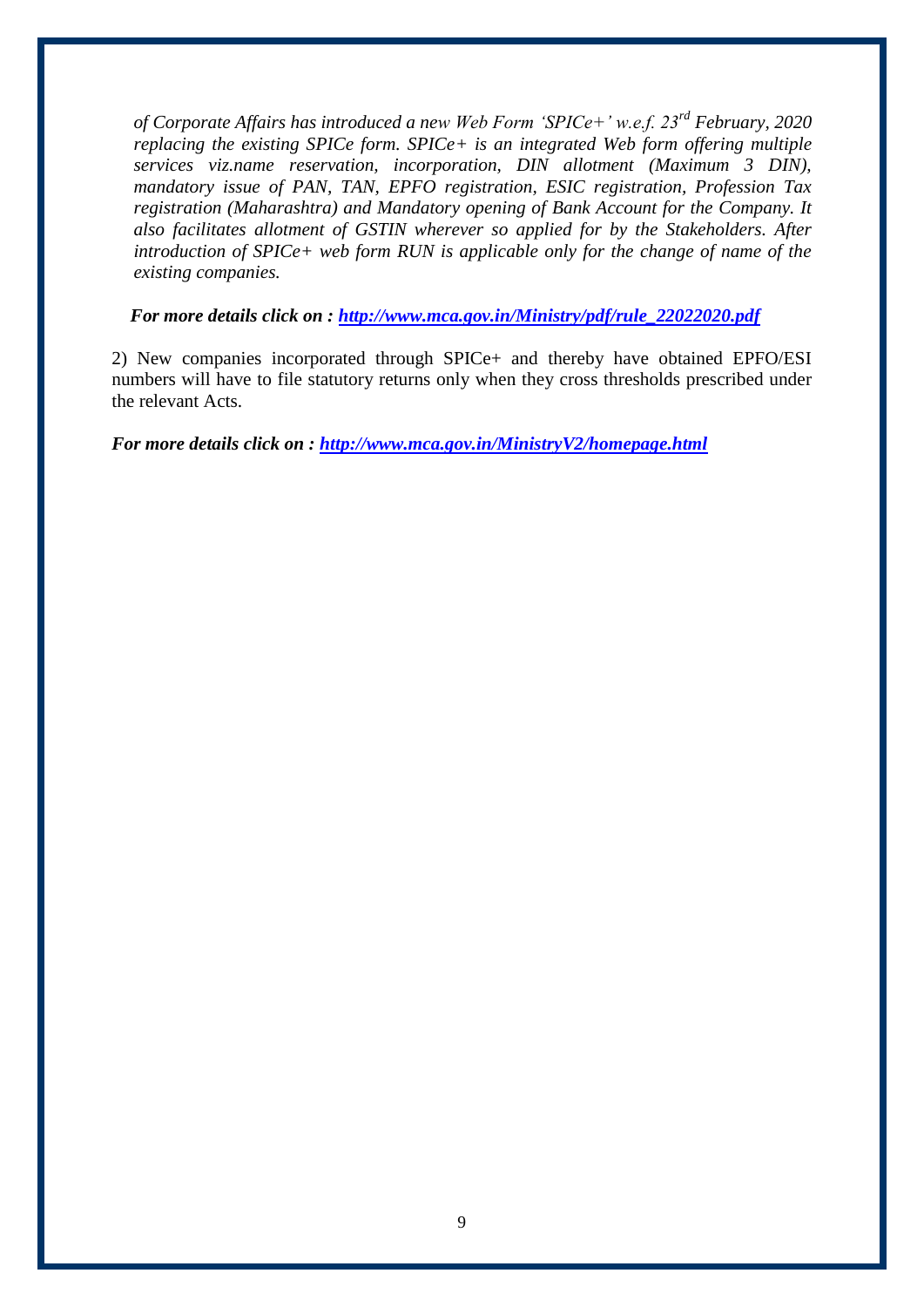# **Lesson 6- Concept of Capital and Financing of Companies**

#### **Notification No: G.S.R. 372(E)-The Companies (Share Capital and Debentures) Amendment Rules, 2020, dated 5th June, 2020**

**(i)** In Rule 8, in sub-rule (4), in the second proviso of the Companies (Share Capital and Debentures) Rules, 2014, MCA has substituted the old definition of startup company which was issued by the Department of Industrial Policy and Promotion (DIPP) vide. Notification No. G.S.R. 180 $(E)$  dated 17<sup>th</sup> February, 2016 with the new definition as issued by the Department for Promotion of Industry and Internal Trade (DPIIT) vide Notification No. G.S.R. 127 $(E)$  dated 19<sup>th</sup> February, 2019.

**(ii) In Rule 8(4) in the second proviso of the Companies (Share Capital and Debentures) Rules, 2014 for the words:**

"five years"

*The following shall be substituted*

"ten years"

**Post Amendment Second proviso to Rule 8(4) of the Companies (Share Capital and Debentures) Rules, 2014 shall be read as under:** 

A startup company as defined in notification number **G.S.R. 127(E), dated the 19th February, 2019 issued by the Department for Promotion of Industry and Internal Trade,** Ministry of Commerce and Industry, Government of India, may issue sweat equity shares not exceeding 50% of its paid-up capital upto **10 (ten) years** from the date of its incorporation or registration.

*(Earlier the time period was upto 5 (five) years from the date of incorporation or registration.)*

*For more details click on: http://www.mca.gov.in/Ministry/pdf/Rule\_08062020.pdf*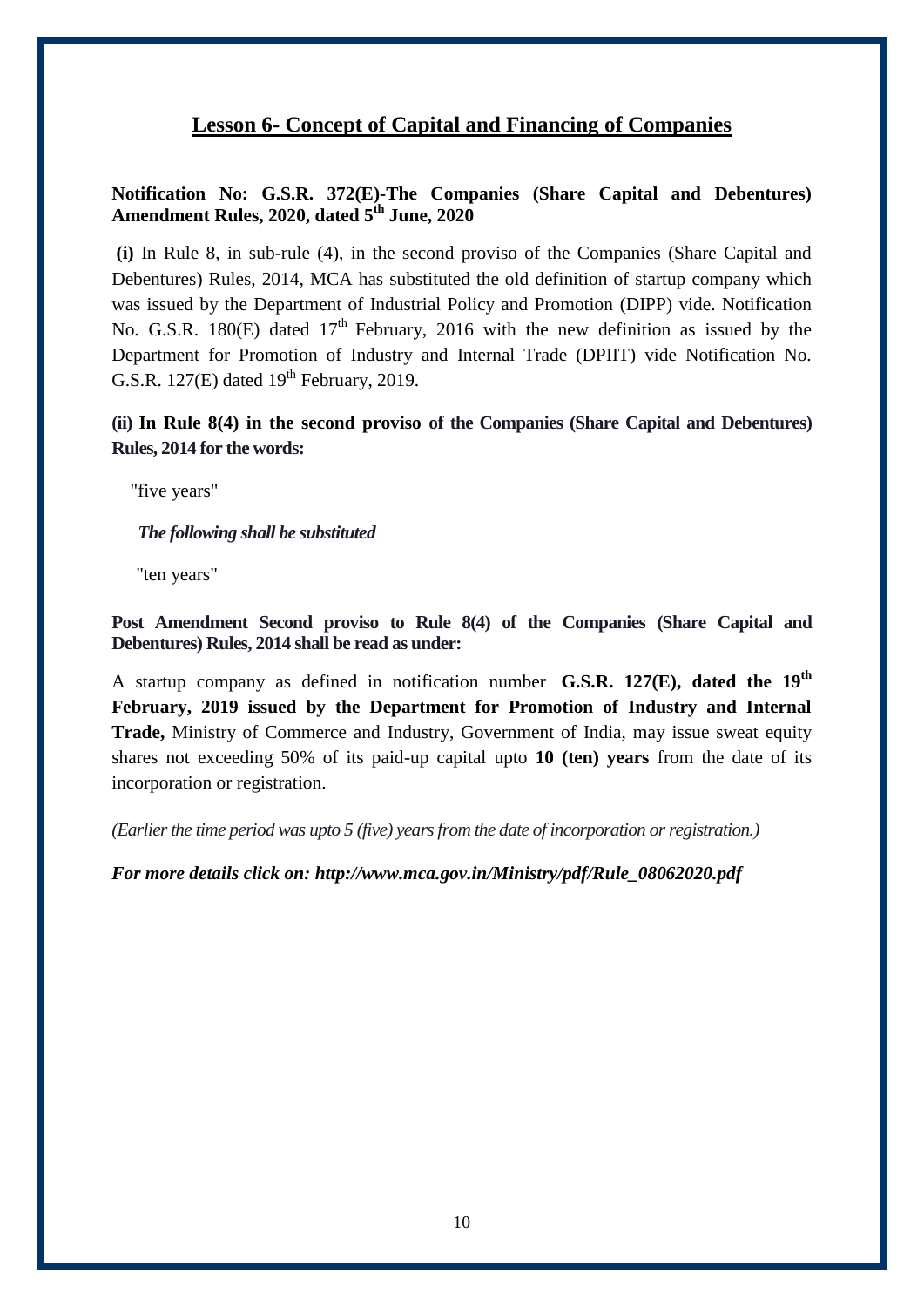# **Lesson 9-Debt Capital**

**MCA Notification No: G.S.R. 372(E)-The Companies (Share Capital and Debentures) Amendment Rules, 2020, dated 5th June, 2020**

**(iii) In Rule 18 (7), in clause (b), for sub-clause (v) of the Companies (Share Capital and Debentures) Rules, 2014, the following shall be substituted namely:**

"(v) In case a company is covered in item  $(A)$  of sub-clause (iii) of clause (b) or item  $(B)$  of sub-clause (iv) of clause (b), it shall on or before the  $30<sup>th</sup>$  day of April in each year, in respect of debentures issued by such a company, invest or deposit, as the case may be, a sum which shall not be less than fifteen percent., of the amount of its debentures maturing during the year, ending on the 31<sup>st</sup> day of March of the next year in any one or more methods of investments or deposits as provided in sub-clause (vi)

 Provided that the amount remaining invested or deposited, as the case may be, shall not any time fall below fifteen percent. of the amount of the debentures maturing during the year ending on  $31<sup>st</sup>$  day of March of that year."

#### **Impact**

*The requirement of investment or deposit, of a sum by a company which shall not be less than fifteen percent., of the amount of its debentures maturing during the year, ending on the 31st day of March of the next year on or before the 30th day of April in each year, in respect of debentures issued by such a company, is not applicable on privately placed debentures by the Listed NBFCs and for Housing Finance Companies and other listed companies.*

*For more details, please click on [http://www.mca.gov.in/Ministry/pdf/Rule\\_08062020.pdf](http://www.mca.gov.in/Ministry/pdf/Rule_08062020.pdf)*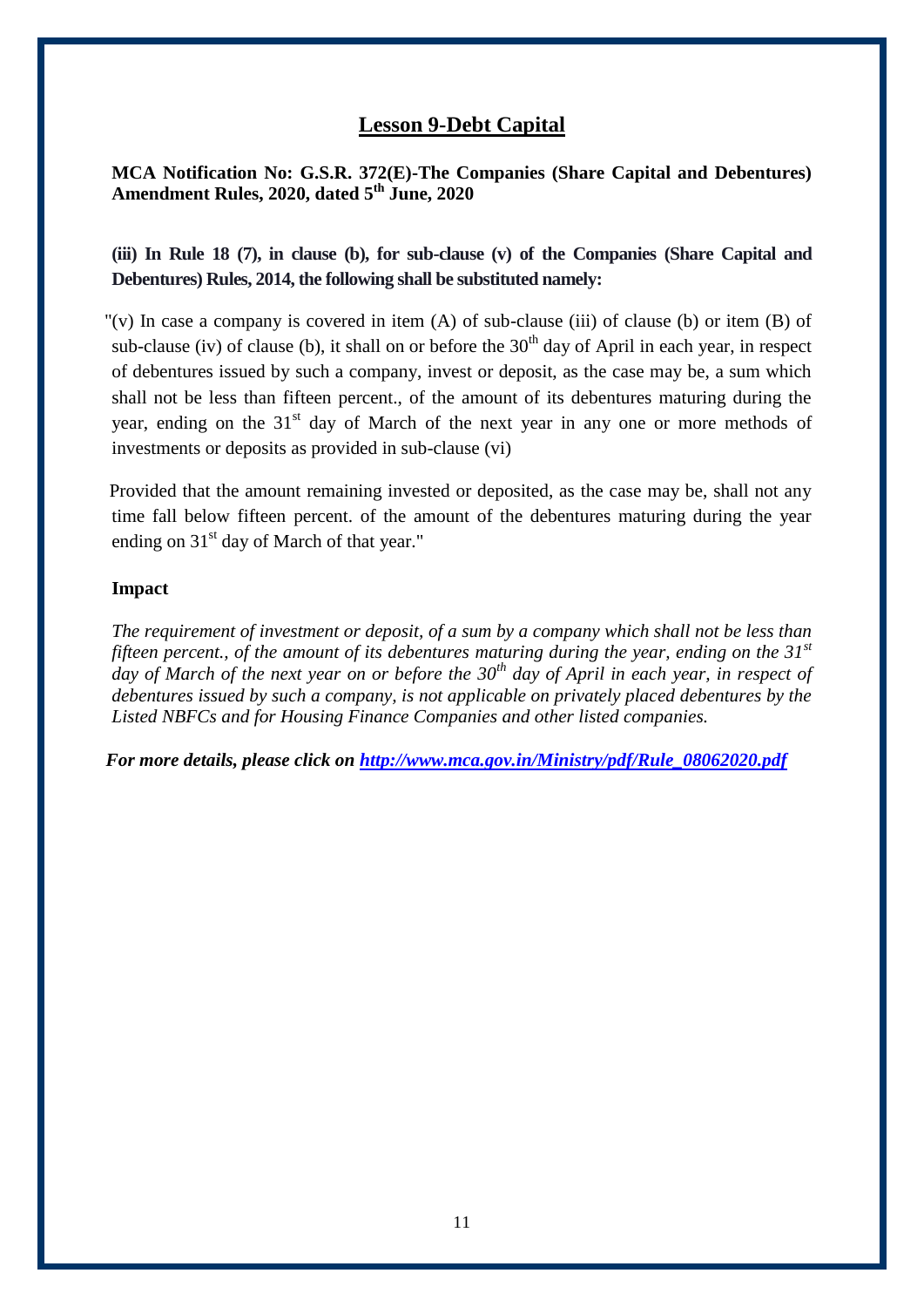# **Lesson 12-Membership in a Company**

#### **Notification No: G.S.R.111 (E)-The Companies (Issue of Global Depository Receipts) Amendment Rules, 2020, dated 13th February, 2020. Impact:**

(i) In Rule 2 of the Companies (Issue of Global Depository Receipts) Rules, 2014, for the words 'Foreign Currency Convertible Bonds and Ordinary Shares (Through Depository Receipt Mechanism) Scheme, 1993' at both the places where they occur has been substituted with 'Depository Receipts Scheme, 2014'.

(ii) In Rule 2(1), after clause (a), the following clause shall be inserted, namely:- (aa) overseas depository" or "overseas depository bank" shall mean 'foreign depository' as defined in the Scheme.

Rule 5(1) is substituted to provide more clarity, which is as under: The depository receipts can be issued by way of public offering or private placement or in any other manner prevalent in the concerned jurisdiction and may be listed or traded on the listing or trading platform in the concerned jurisdiction.

Further a proviso is also inserted in Rule 7 which states that the proceeds of the issue of depository receipts maybe remitted in an International Financial Services Centre Banking Unit (IBU) and utilized in accordance with the instructions issued by the RBI from time to time.

In Rule 5 (3) and Rule 9 (1), the word "abroad" shall be omitted

*For more details click on: [http://www.mca.gov.in/Ministry/pdf/notices\\_13022020.pdf](http://www.mca.gov.in/Ministry/pdf/notices_13022020.pdf)*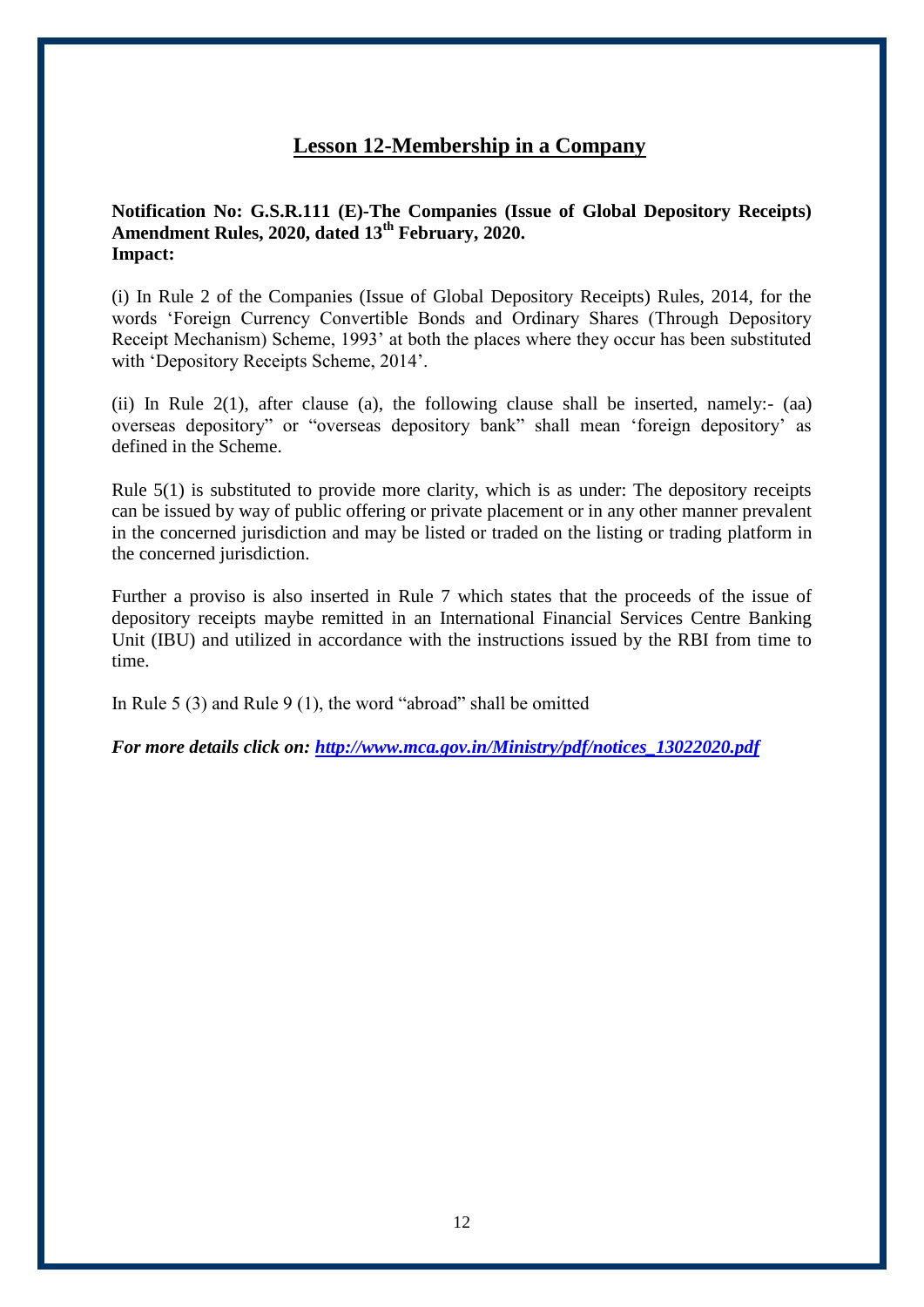## **Lesson 15-Independent Directors**

**1) General Circular No. 1/2020-Clarification on prosecutions filed or internal adjudication proceedings initiated against Independent Directors, Non-Promoters and Non-KMP Non-Executive Directors, dated 02nd March, 2020.** 

This circular clearly shows the ministry's resolve and intent to give protection to independent directors and other non-executive directors from prosecution for both civil and criminal offenses, unless there is strong evidence against them being party to any fraud committed by the company.

Section 149(12) of the Companies Act, 2013 is a non-obstante clause which provides that an independent director and a non-executive director not being promoter or key managerial personnel shall be held liable, only in respect of such acts of omission or commission by a company which had occurred with his knowledge, attributable through Board processes, and with his consent or connivance or where he had not acted diligently.

In view of this expressed provision of Section 149(12) of the Companies Act, 2013, Independent Directors and Non-Executive Directors (not being promoter or KMP) should not be arrayed in any criminal or civil proceedings under the Act, unless the above mentioned criterion is met.

MCA has clarified that at the time of serving notices to the company during inquiry, inspection, investigation or adjudication proceedings etc, necessary documents may be sought so as to ascertain the involvement of concerned officers of the Companies and due care must be taken to ensure that unnecessarily any civil or criminal proceedings is not initiated against the Independent directors or Non-Executive Directors unless sufficient evidence exists against them.

The records available in the office of the Registrar, including e-forms DIR-11 or DIR-12, along with the copies of Annual Returns or financial statements should also be examined, so as to ascertain whether a particular director or the KMP was serving in the company as on the date of default.

In case of any doubt, with regard to the liability of any person, for any proceedings required to be initiated by the Registrar, guidance may be sought from the Ministry of Corporate Affairs through the office of Director General of Corporate Affairs. Consequently any such proceedings must be initiated after due sanction from the Ministry. Further, with respect to cases where prosecution may have been already filed but does not meet the above mentioned criteria, then such cases may be submitted to the ministry for necessary examination and further direction.

The Ministry of Corporate Affairs has directed all Registrars of Companies to immediately and scrupulously follow the above Standard Operating Procedure with respect to all ongoing cases.

 *For more details click on : [http://www.mca.gov.in/Ministry/pdf/Circular\\_03032020.pdf](http://www.mca.gov.in/Ministry/pdf/Circular_03032020.pdf)*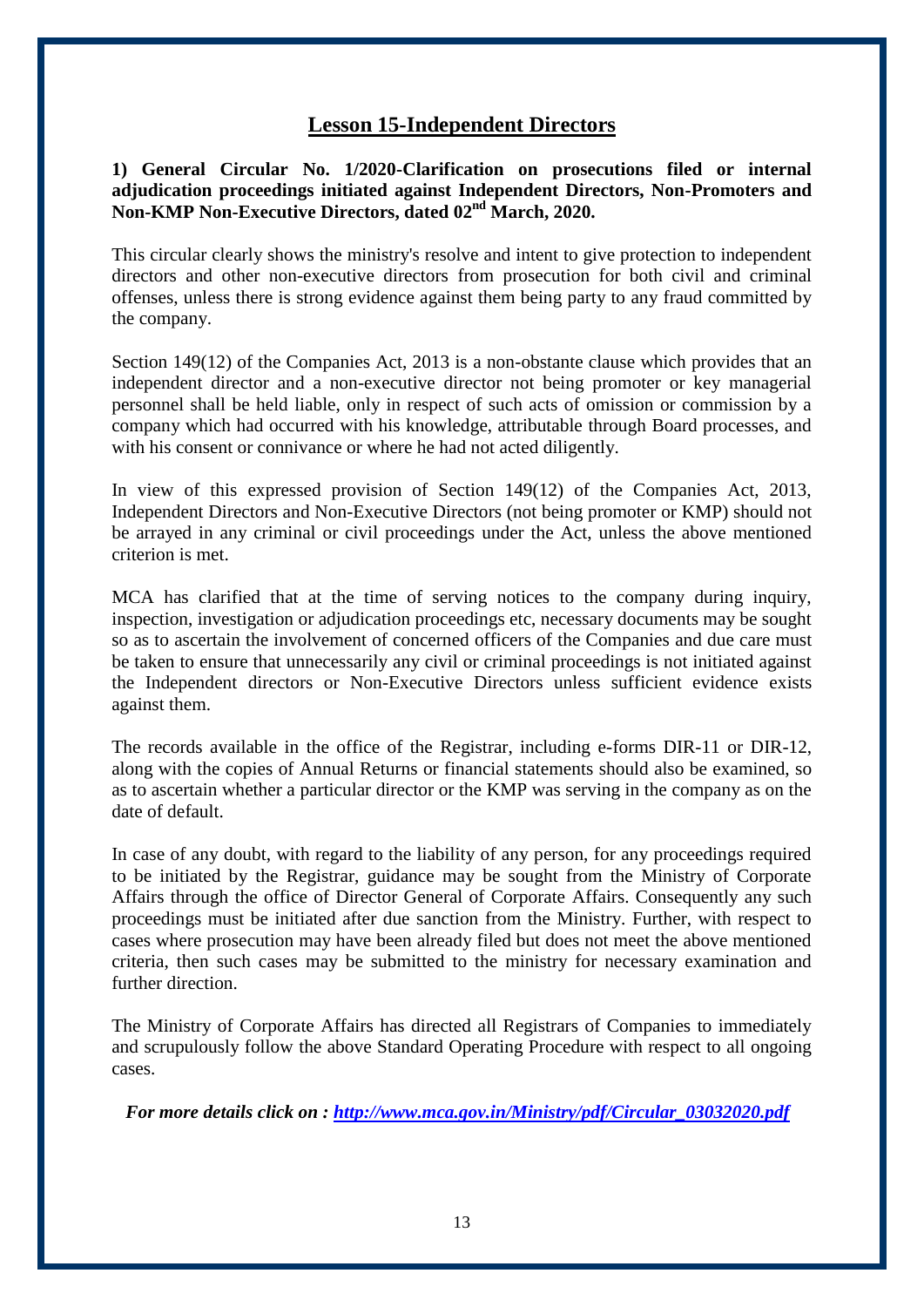#### **2) MCA vide notification no: G.S.R.145(E) notified the Companies (Appointment and Qualification of Directors) Amendment Rules, 2020, dated 28th February, 2020**

(i) In Rule 6 (1), in clause (a) of the Companies (Appointment and Qualification of Directors) Rules, 2014, MCA has extended the date of registration of details of Independent Directors in Independent Director Databank by 2 months from initial **"three months"** to **"five months"** from the commencement of the Companies (Appointment and Qualification of Directors) Fifth Amendment Rules, 2019 .

*However, MCA has further extended the date of registration vide the Companies (Appointment and Qualification of Directors) Second Amendment Rules,2020 dated 29thApril,2020 by another 2 months from five to seven months.*

*Furthermore, MCA vide the Companies (Appointment and Qualification of Directors) Third Amendment Rules, 2020, dated 23rd June, 2020 has further extended the period of registration* of *details of Independent Directors in Independent Director Databank under Rule 6(1)(a) from seven to ten months.*

**After all the amendments, revised rule 6(1) clause (a) of the Companies (Appointment and Qualification of Directors) Rules, 2014 shall be read as under:** 

 Compliances required by a person eligible and willing to be appointed as an independent director.

(1) Every individual –

 (a) who has been appointed as an independent director in a company, on the date of commencement of the Companies (Appointment and Qualification of Directors) Fifth Amendment Rules, 2019, shall within a period of **ten months** from such commencement; or

 (b) who intends to get appointed as an independent director in a company after such commencement, shall before such appointment,

 apply online to the institute for inclusion of his name in the data bank for a period of one year or five years or for his life-time, and from time to time take steps as specified in Rule 6(2) of the Companies (Appointment and Qualification of Directors) Rules, 2014, till he continues to hold the office of an independent director in any company.

*For more details click on : [http://www.mca.gov.in/Ministry/pdf/rule\\_28022020.pdf](http://www.mca.gov.in/Ministry/pdf/rule_28022020.pdf) [http://www.mca.gov.in/Ministry/pdf/Rules\\_29042020.pdf](http://www.mca.gov.in/Ministry/pdf/Rules_29042020.pdf) [http://www.mca.gov.in/Ministry/pdf/Rule2\\_25062020.pdf](http://www.mca.gov.in/Ministry/pdf/Rule2_25062020.pdf)*

**(ii)** MCA has exempted the experienced Key Managerial Personnel and Directors from online proficiency self-assessment test for the appointment of Independent Directors.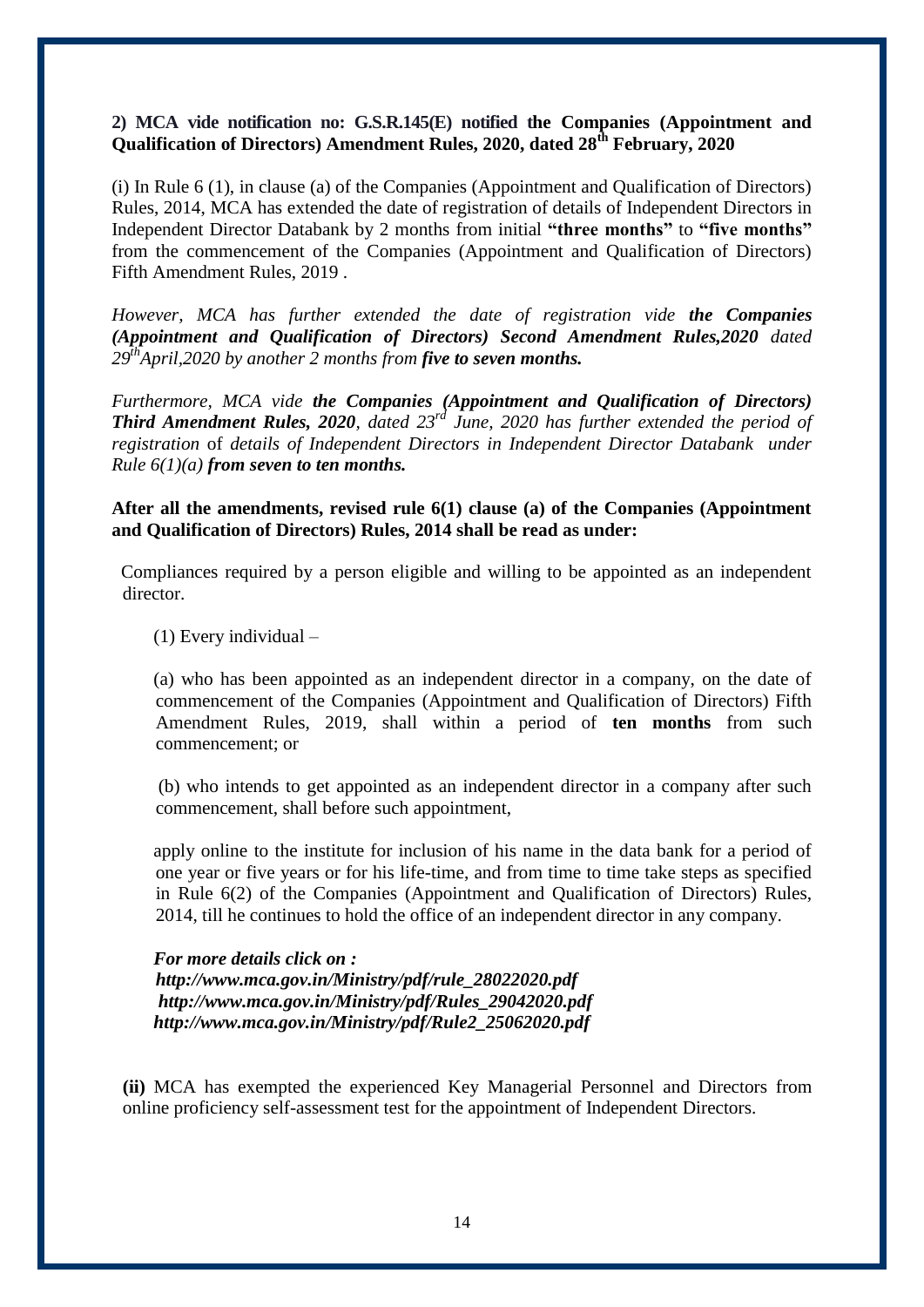**MCA has amended the first proviso to Rule 6(4) of the Companies (Appointment and Qualification of Directors) Rules, 2014, vide the Companies (Appointment and Qualification of Directors) Amendment Rules, 2020, dated 28th February, 2020 as follows:**

An individual shall not be required to pass the online proficiency self-assessment test, when he has served as director or KMP, for a total period of not less than 10 years as on the date of inclusion of his name in the databank in one or more following companies:

(a) Listed public company; or

(b) Unlisted public company having a paid-up share capital of rupees ten crore or more; or

(c) Body corporate listed on a recognized stock exchange.

**(iii) Second proviso to Rule 6(4) of The Companies (Appointment and Qualification of Directors) Rules, 2014 for the word 'companies' the words "companies or bodies corporate" shall be substituted.**

*Post Amendment, Second proviso to Rule 6(4) of The Companies (Appointment and Qualification of Directors) Rules, 2014, shall be read as under:*

Provided further that for the purpose of calculation of the period of ten years referred to in the first proviso, any period during which an individual was acting as a director or as a key managerial personnel in two or more **companies or bodies corporate** at the same time shall be counted only once.

*For more details click on: [http://www.mca.gov.in/Ministry/pdf/rule\\_28022020.pdf](http://www.mca.gov.in/Ministry/pdf/rule_28022020.pdf)*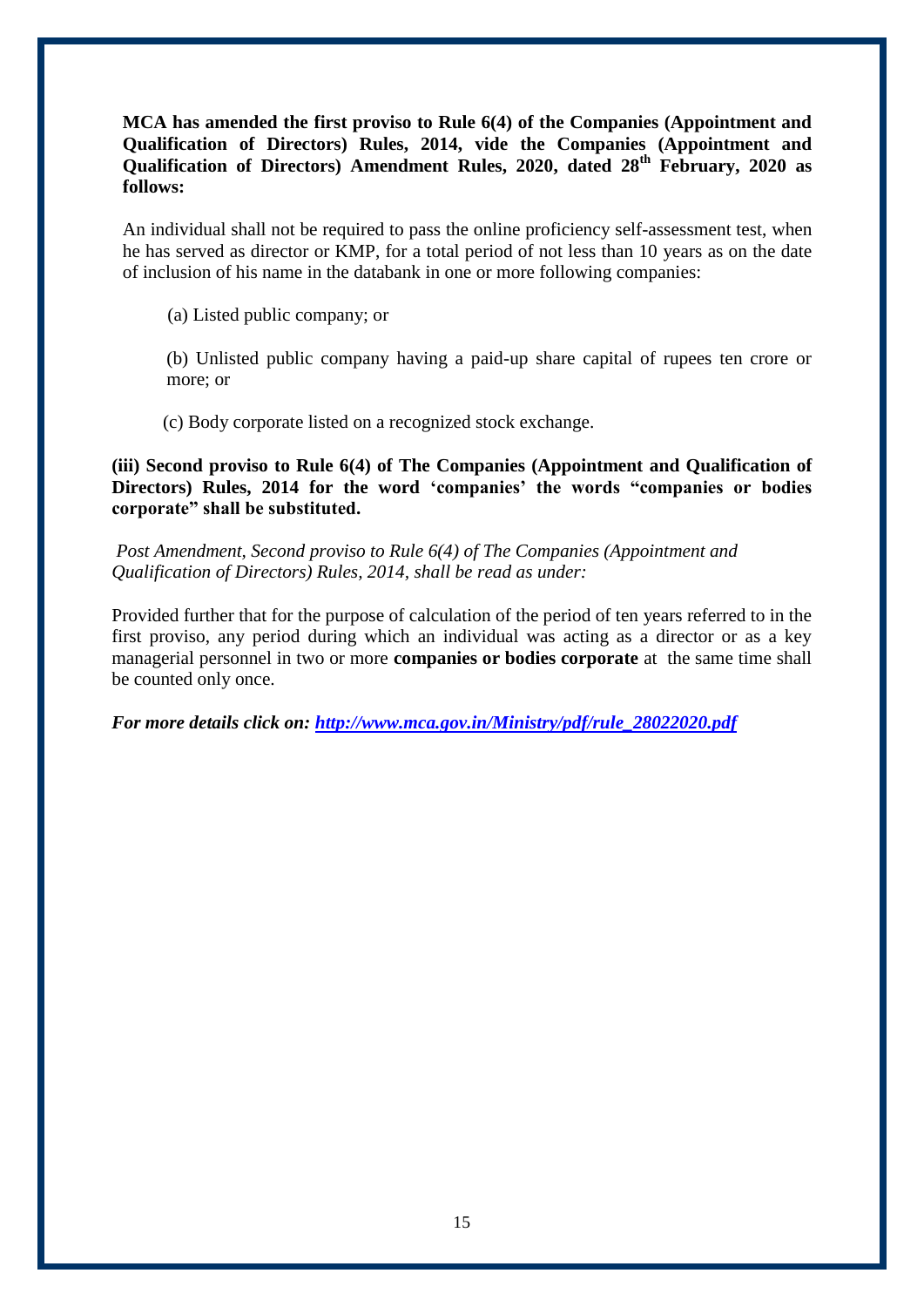## **Lesson 16- Board and its Powers**

**MCA has Further Amended the Exemptions notification no: G.S.R. 463(E), dated 5th June, 2015 related to Government Companies vide notification no: G.S.R. 151(E), dated 02nd March, 2020.**

**For serial number 26 relating to Chapter XII, first and second proviso to Section 188 (1) and the entries relating thereto of exemption notification number G.S.R.463(E), dated 5 thJune, 2015, the following entries has been substituted as under:** 

First and Second proviso to Section 188 (1) shall not apply to –

(a) A Government company in respect of contracts or arrangements entered into by it with any other Government company, or with Central Government or any State Government or any combination thereof;

(b) A Government company, other than a listed company, in respect of contracts or arrangements other than those referred to in clause (a), in case such company obtains approval of the Ministry or Department of the Central Government which is administratively in charge of the company, or, as the case may be, the State Government before entering into such contract or arrangement.

#### **Impact**

*Before this amendment the contracts or arrangements with any other Government Company is only exempted, with this amendment the exemption is also extended to the contracts or arrangements with the Central Government or any State Government or any combination thereof.*

 *For more details click on: [http://www.mca.gov.in/Ministry/pdf/Notification\\_02032020.pdf](http://www.mca.gov.in/Ministry/pdf/Notification_02032020.pdf)*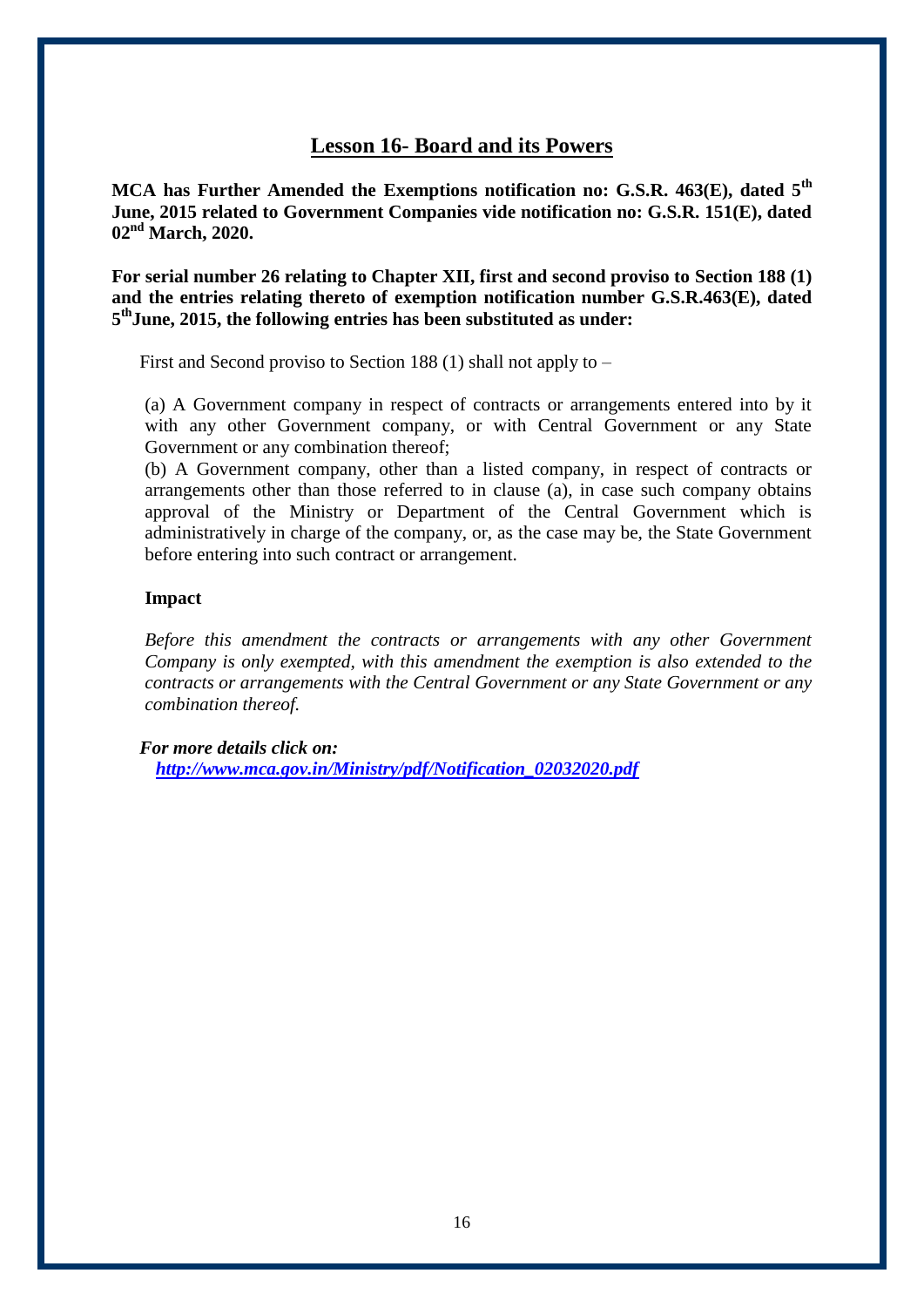# **Lesson 17-Appointment and Remuneration of Key Managerial Personnel**

**Notification No:G.S.R.13(E)-The Companies (Appointment and Remuneration of Managerial Personnel) Amendment Rules 2020, dated 03rd January, 2020** 

**1) MCA has amended Rule 8A of the Companies (Appointment and Remuneration of Managerial Personnel) Rules, 2014 as follows:-**

**"Rule 8A. Every private company which has a paid up share capital of ten crore rupees or more shall have a whole-time Company Secretary."**

#### **Impact:**

*With this amendment in rule 8A of the Companies (Appointment and Remuneration of Managerial Personnel) Rules, 2014, MCA has clarified that every private company which has paid-up capital of 10 crore rupees or more need to appoint whole time Company Secretary.* 

#### **2) MCA has amended Rule 9(1) of the Companies (Appointment and Remuneration of Managerial Personnel) Rules 2014**

With this insertion in Rule 9(1) of the Companies (Appointment and Remuneration of Managerial Personnel) Rules, 2014, now every company having outstanding loans or borrowings from banks or public financial institutions of one hundred crore rupees or more is also required to annex the Secretarial Audit report with its Boards Report.

MCA has also clarified that for the purpose of this rule paid up share capital, turnover, or outstanding loans or borrowings as the case may be, existing on the last date of latest audited financial statement shall be taken into account.

*For more details click on: [http://www.mca.gov.in/Ministry/pdf/AmdtRules\\_06012020.pdf](http://www.mca.gov.in/Ministry/pdf/AmdtRules_06012020.pdf)*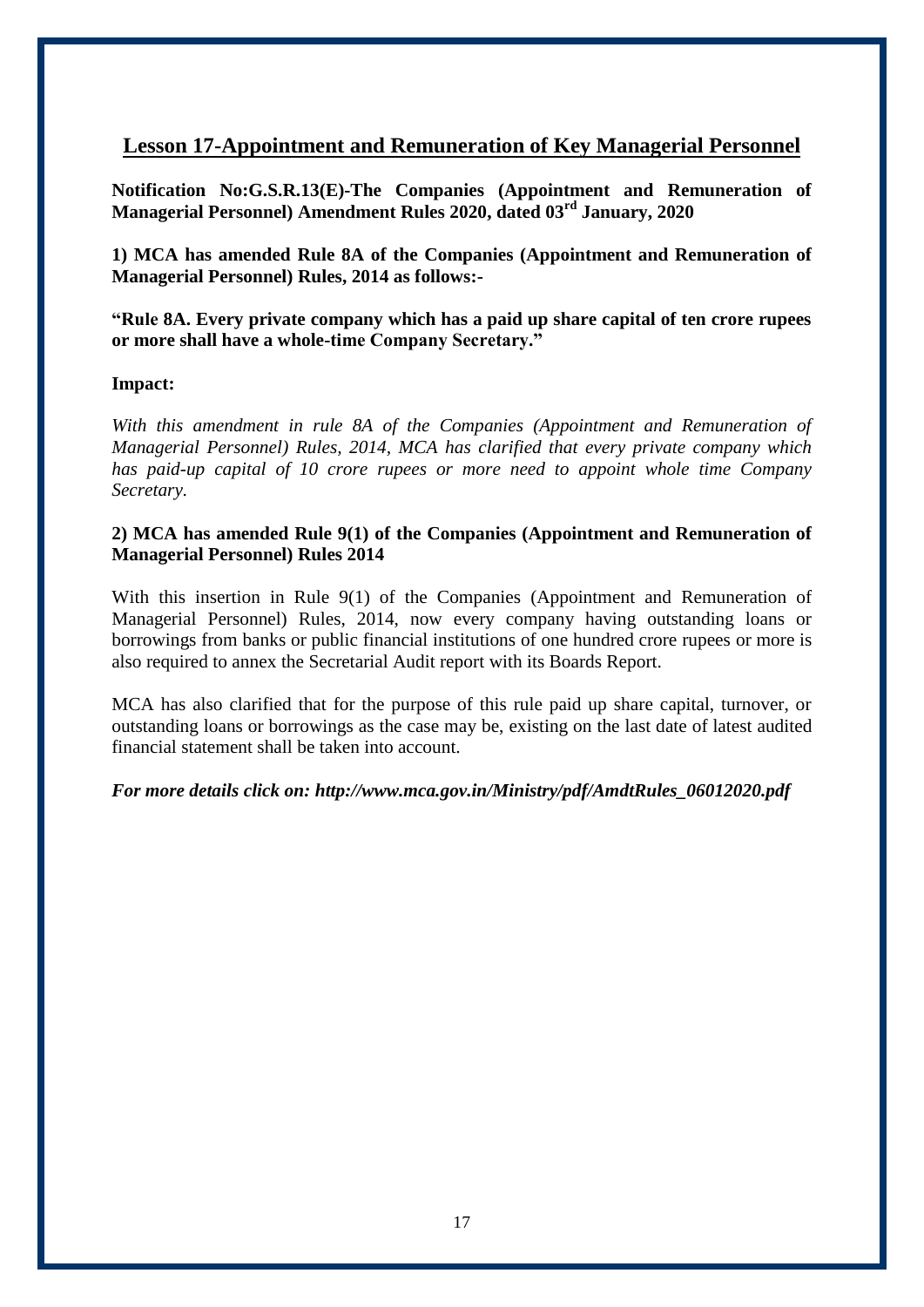# **Lesson 21-Accounts & Audit**

# **1)The Companies (Auditor's Report) Order, 2020 dated 25th February 2020**

MCA vide notification dated  $25<sup>th</sup>$  February, 2020 has notified the Companies (Auditor's Report) Order, 2020.Vide this notification, the CARO Report, 2020 would have been applicable from the financial year 2019-20.

But due to outbreak of COVID-19, in order to ease the burden on companies  $\&$  their auditors for the financial year 2019-20, the Government has decided that the Companies (Auditor's Report) Order, 2020 shall be made applicable from financial year 2020-21, instead of being applicable from the financial year 2019-20 as notified earlier.

*For more details click on: [http://www.mca.gov.in/Ministry/pdf/Orders\\_25022020.pdf](http://www.mca.gov.in/Ministry/pdf/Orders_25022020.pdf)*

#### *[http://www.mca.gov.in/Ministry/pdf/Notification\\_25032020.pdf](http://www.mca.gov.in/Ministry/pdf/Notification_25032020.pdf)*

#### **2) General Circular No.10/2020, Clarification on spending of CSR funds for COVID-19 dated 23rd March, 2020**

Ministry of Corporate Affairs has clarified, that spending of CSR funds for COVID-19 is eligible CSR activity.

Funds may be spent for various activities related to COVID-19 under item nos. (i) and (xii) of Schedule VII relating to promotion of health care, including preventive health care and sanitation, and, disaster management. Further, as per General Circular No. 21/2014 dated 18<sup>th</sup> June, 2014, items in Schedule VII are broad based and may be interpreted liberally for this purpose.

#### *For more details click on: [http://www.mca.gov.in/Ministry/pdf/Covid\\_23032020.pdf](http://www.mca.gov.in/Ministry/pdf/Covid_23032020.pdf)*

#### **3**) **MCA vide Notification No: G.S.R. 313(E), dated 26th May, 2020 has made following Amendment in item no (viii) in the Schedule VII of the Companies Act,2013,**

In Schedule VII, item (viii), after the words "Prime Minister's National Relief Fund", the words "or Prime Minister's Citizen Assistance and Relief in Emergency Situations Fund (PM CARES Fund)" shall be inserted.

This notification shall be deemed to have come into force on 28th March, 2020.

#### **Impact**

 *The PM-CARES Fund has been set up to provide relief to those affected by any kind of emergency or distress situation. Accordingly, With this amendment any contribution made to the PM CARES Fund shall qualify as CSR expenditure under the Companies Act 2013 w.e.f. 28.03.2020.*

*For more details click on: [www.mca.gov.in/Ministry/pdf/Notice\\_27052020.pdf](http://www.mca.gov.in/Ministry/pdf/Notice_27052020.pdf)*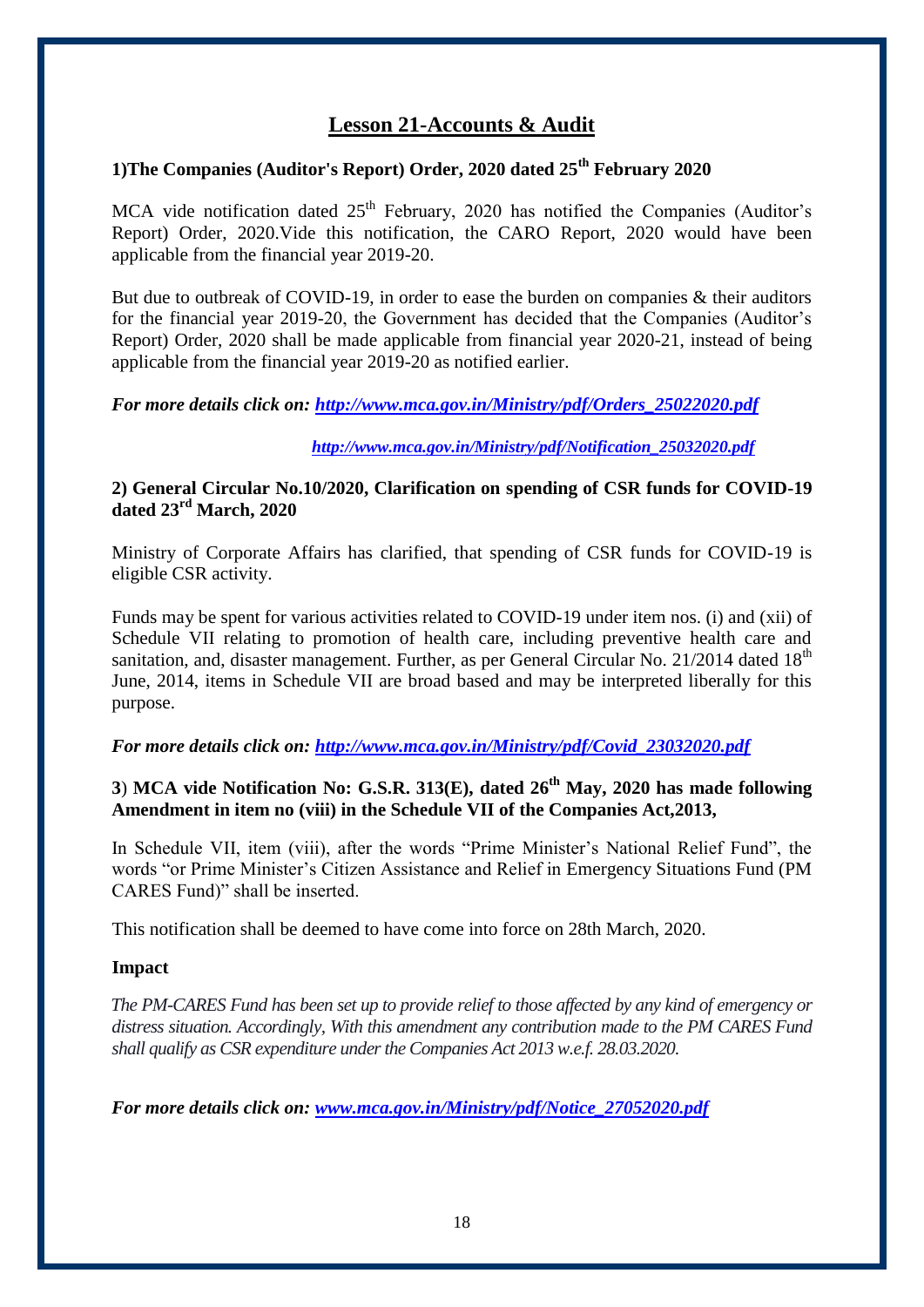#### **4) Notification No:G.S.R. 399(E) Amendment in Schedule VII of the Companies Act, 2013, dated 23rd June,2020**

MCA vide notification dated  $23<sup>rd</sup>$ , June 2020 made further amendment in Schedule VII in **item no. (vi)** *included the measures for the benefit of Central Armed Police Forces (CAPF) and Central Para Military Forces (CPMF) veterans, and their dependents including widows*, in the Corporate Social Responsibility activities under schedule VII of the Companies Act, 2013.

*For more details click on: [http://www.mca.gov.in/Ministry/pdf/NotificationCompAct\\_10072020.pdf](http://www.mca.gov.in/Ministry/pdf/NotificationCompAct_10072020.pdf)*

#### **5) Extension of the last date of filing of Form NFRA-2-**

MCA in continuation of the Ministry's General Circular No. 07/2020 dated 5<sup>th</sup> March, 2020 and General Circular No. 19/2020 dated  $30<sup>th</sup>$  April, 2020 has extended the time limit for filing of Form NFRA-2, for the reporting period Financial Year 2018-19' to **270 days from the date of deployment of this form** on the website of National Financial Reporting Authority (NFRA) vide General Circular No. 26/2020, dated 6<sup>th</sup> July, 2020

#### *For more details click on:*

*[http://www.mca.gov.in/Ministry/pdf/Circular\\_06032020.pdf](http://www.mca.gov.in/Ministry/pdf/Circular_06032020.pdf) [http://www.mca.gov.in/Ministry/pdf/Circular19\\_30042020.pdf](http://www.mca.gov.in/Ministry/pdf/Circular19_30042020.pdf) [http://www.mca.gov.in/Ministry/pdf/GeneralCircularNo.26\\_06072020.pdf](http://www.mca.gov.in/Ministry/pdf/GeneralCircularNo.26_06072020.pdf)*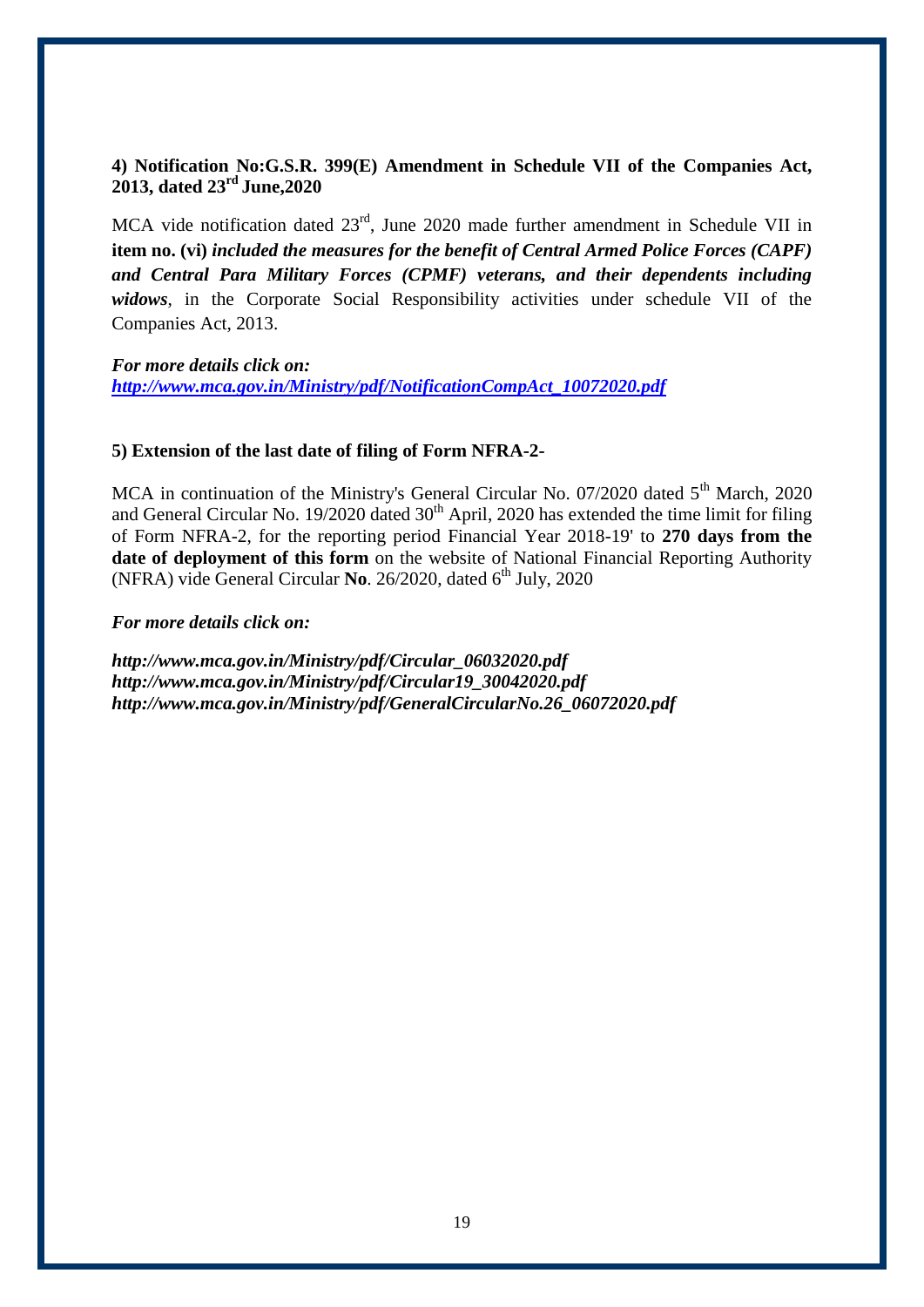#### **Lesson 24-Registers, Forms & Returns**

#### **1) Notification No:G.S.R.60(E)-The Companies (Accounts) Amendment Rules, 2020, dated 30th January,2020**

In the Companies (Accounts) Rules, 2014 in rule 12, after sub-rule (1), the following sub-rule shall be inserted, namely:- ―

(1A) Every Non-Banking Financial Company (NBFC) that is required to comply with Indian Accounting Standards (Ind AS) shall file the financial statements with Registrar together with Form AOC-4 NBFC (Ind AS) and the consolidated financial statement, if any, with Form AOC-4 CFS NBFC (Ind AS).

*For more details click on [:http://www.mca.gov.in/Ministry/pdf/Rules\\_31012020.pdf](http://www.mca.gov.in/Ministry/pdf/Rules_31012020.pdf)*

#### **2) Notification Number G.S.R. 127(E)-The Companies (Registration Offices and Fees) Amendment Rules, 2020, dated: 18th February, 2020.**

As per the Amendment Rules, Form No- GNL-2 [Pursuant to rule 12(2) of the Companies (Registration Offices and Fees) Rules, 2014] i.e. Form for submission of documents with the Registrar shall be substituted. New Form notified in place of existing GNL-2

 *For more details click on [:http://www.mca.gov.in/Ministry/pdf/rule\\_19022020.pdf](http://www.mca.gov.in/Ministry/pdf/rule_19022020.pdf)*

## **3**) **Notification no: G.S.R. 81(E) NIDHI (Amendment) Rules 2020, dated 3rd February, 2020 (effective from 10th February, 2020).**

New Forms were notified in place of existing NDH-1, NDH-2 & NDH-3.

(i) FORM NO. NDH-I: Return of Statutory Compliances

(ii) FORM NO. NDH-2: Application for extension of time

(iii) FORM NO. NDH-3: Return of Nidhi Company for the half year ended

 *For more details click on[:http://www.mca.gov.in/Ministry/pdf/Rules2\\_04022020.pdf](http://www.mca.gov.in/Ministry/pdf/Rules2_04022020.pdf)*

#### **4) Notification No: G.S.R. 170(E)-The Companies (Registration Offices and Fees) Second Amendment Rules, 2020, dated 12th March, 2020.**

In the Companies (Registration Offices and Fees) Rules, 2014, in the Annexure, in Form No. GNL-2.

(i) in serial number 3, after item number "Form 159 of the Companies (Court) Rules,1959"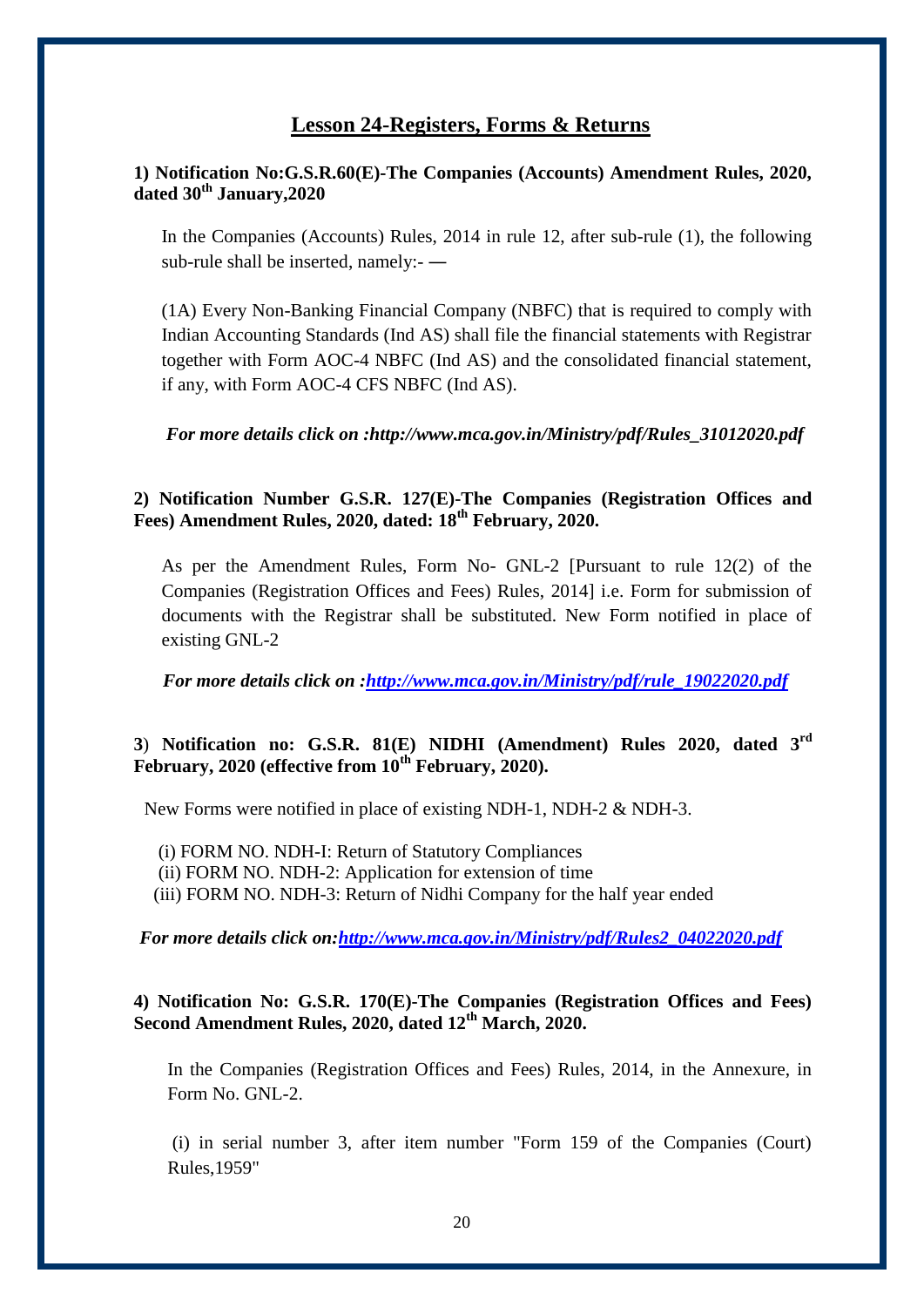*the following item shall be inserted, namely.-*

"Filing under Insolvency and Bankruptcy Code, 2016".

(ii) after the first verification column, the following shall be inserted, namely.-

"Particulars of the person signing and submitting the form"

 Name Capacity

 *For more details click on [:http://www.mca.gov.in/Ministry/pdf/rule1\\_13032020.pdf](http://www.mca.gov.in/Ministry/pdf/rule1_13032020.pdf)*

**5) Notification Number G.S.R.-169(E) - The Companies (Incorporation) Second Amendment Rules, 2020, dated 12th March, 2020.**

In the Companies (Incorporation) Rules, 2014, in the Annexure, in Form No.INC-28, in serial number 5, in clause (a) after sub-clause (ii), the following shall be inserted, namely-

"(iii) Section of Insolvency and Bankruptcy Code, 2016 under which order passed"

*For more details click on [:http://www.mca.gov.in/Ministry/pdf/rule\\_13032020.pdf](http://www.mca.gov.in/Ministry/pdf/rule_13032020.pdf)*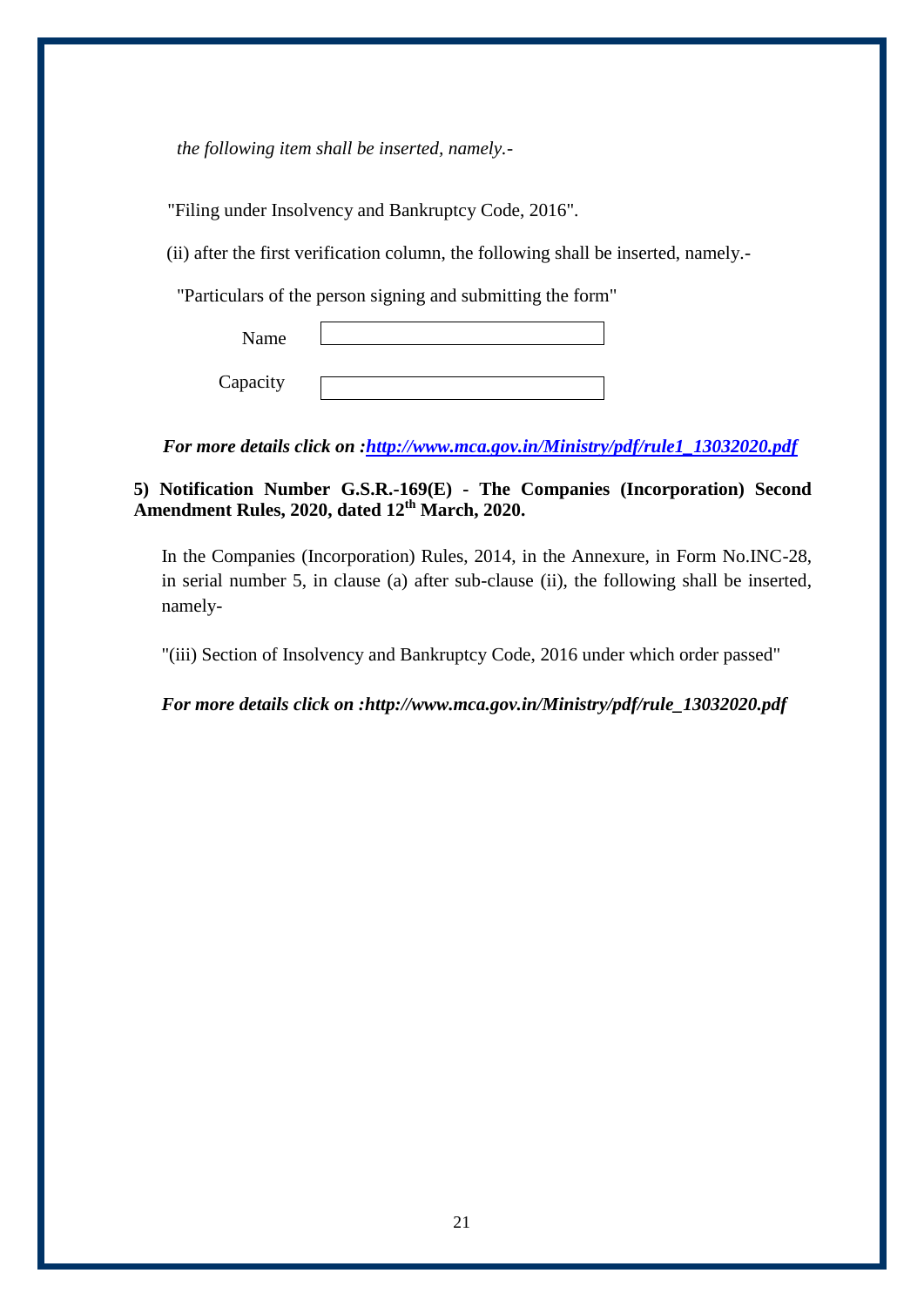# **Lesson 27- Merger, De-merger, Amalgamation, Compromises and Arrangements – An Overview**

#### **1) MCA vide Notification No: G.S.R. 79(E)-The Companies (Compromises,**  Arrangements and Amalgamations) Amendment Rules, 2020, **February,2020 has amended the Companies (Compromises, Arrangements and Amalgamations) Rules, 2016.**

MCA vide notification dated  $3<sup>rd</sup>$  February, 2020, has introduced the Companies (Compromises, Arrangements, and Amalgamation) Amendment Rule, 2020 for further amending the Companies (Compromises, Arrangements and Amalgamations) Rules, 2016 wherein the norms for filing the application for arrangement is specified :

 As per the amended rules new sub-rule (5) has been inserted after sub-rule (4) in Rule 3, accordingly, a member of a company making an application for the arrangement pertaining to the takeover offer in terms of Section 230 (11) must fulfill two conditions namely:

- such member along with any other member shall hold not less than three-fourths of the shares in the company, and
- such application has been filed for the purpose of acquiring any part of the remaining shares of the company.

 Further, the amendment also provides for the norms pertaining to the contents of the application.

An application of arrangement for takeover offer shall contain:-

The report of a registered valuer disclosing the details of the valuation of the shares proposed to be acquired by the member after taking into account the following factors:—

(i) the highest price paid by any person or group of persons for acquisition of shares during last twelve months;

(ii) the fair price of shares of the company to be determined by the registered valuer after taking into account valuation parameters including return on net worth, book value of shares, earning per share, price earning multiple vis-à-vis the industry average, and such other parameters as are customary for valuation of shares of such companies

The application filed by a member must contain the details of a bank account, to be opened separately, by the member wherein a sum of amount not less than one-half of total consideration of the takeover offer is deposited.

 *For more details click on: [http://www.mca.gov.in/Ministry/pdf/Rules1\\_04022020.pdf](http://www.mca.gov.in/Ministry/pdf/Rules1_04022020.pdf)*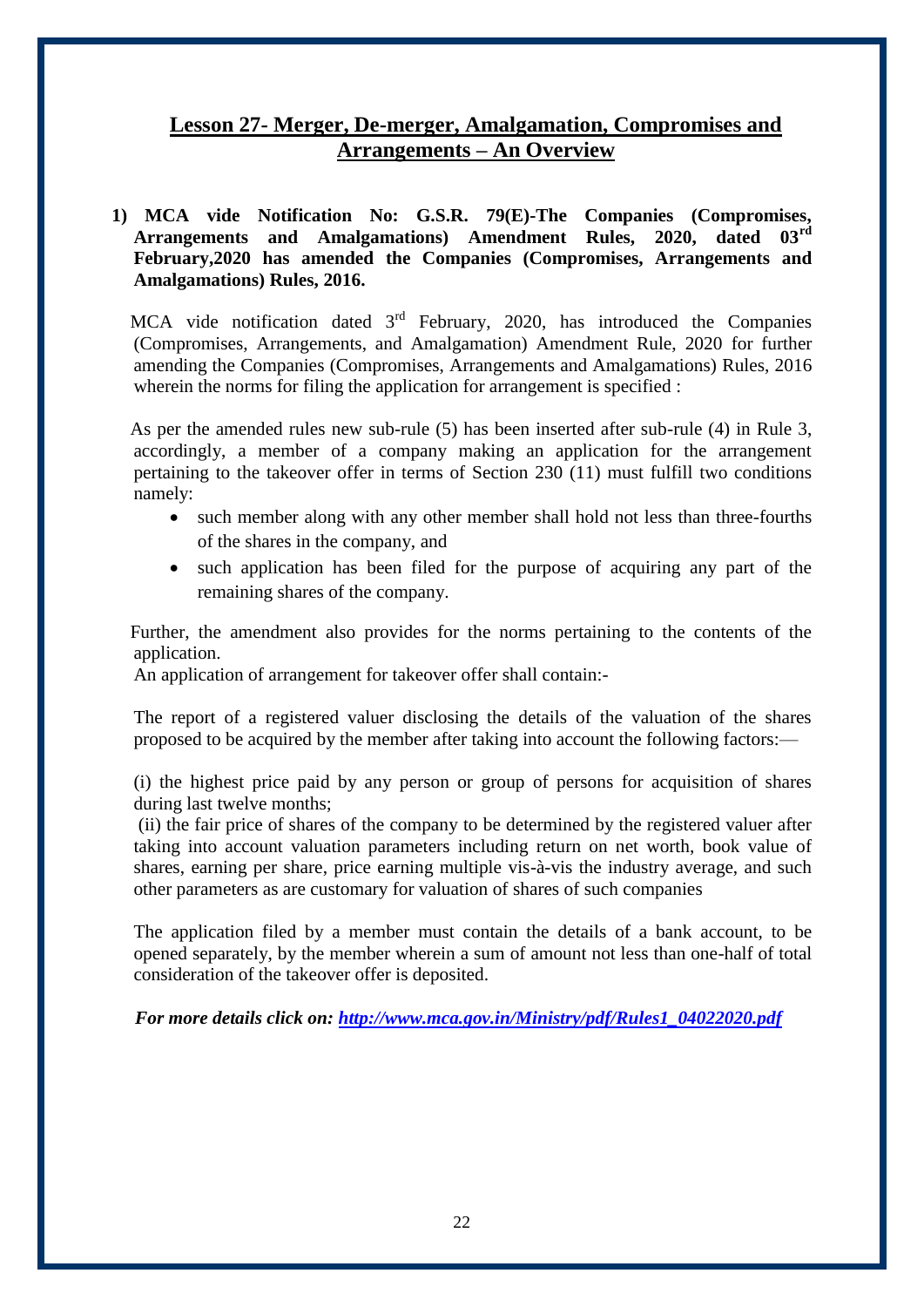#### **2) Commencement Notification of Section 230 (11) & (12) of the Companies Act, 2013, 3 rd February, 2020**

In exercise of the powers conferred by sub-section (3) of section 1 of the Companies Act, 2013 (18 of 2013), the Central Government hereby appoints the 03rd February,2020 as the date on which the provisions of sub-sections (11) and (12) of section 230 of the Companies Act, 2013 shall come into force.

*For more details click on: [http://www.mca.gov.in/Ministry/pdf/Notification\\_04022020.pdf](http://www.mca.gov.in/Ministry/pdf/Notification_04022020.pdf)*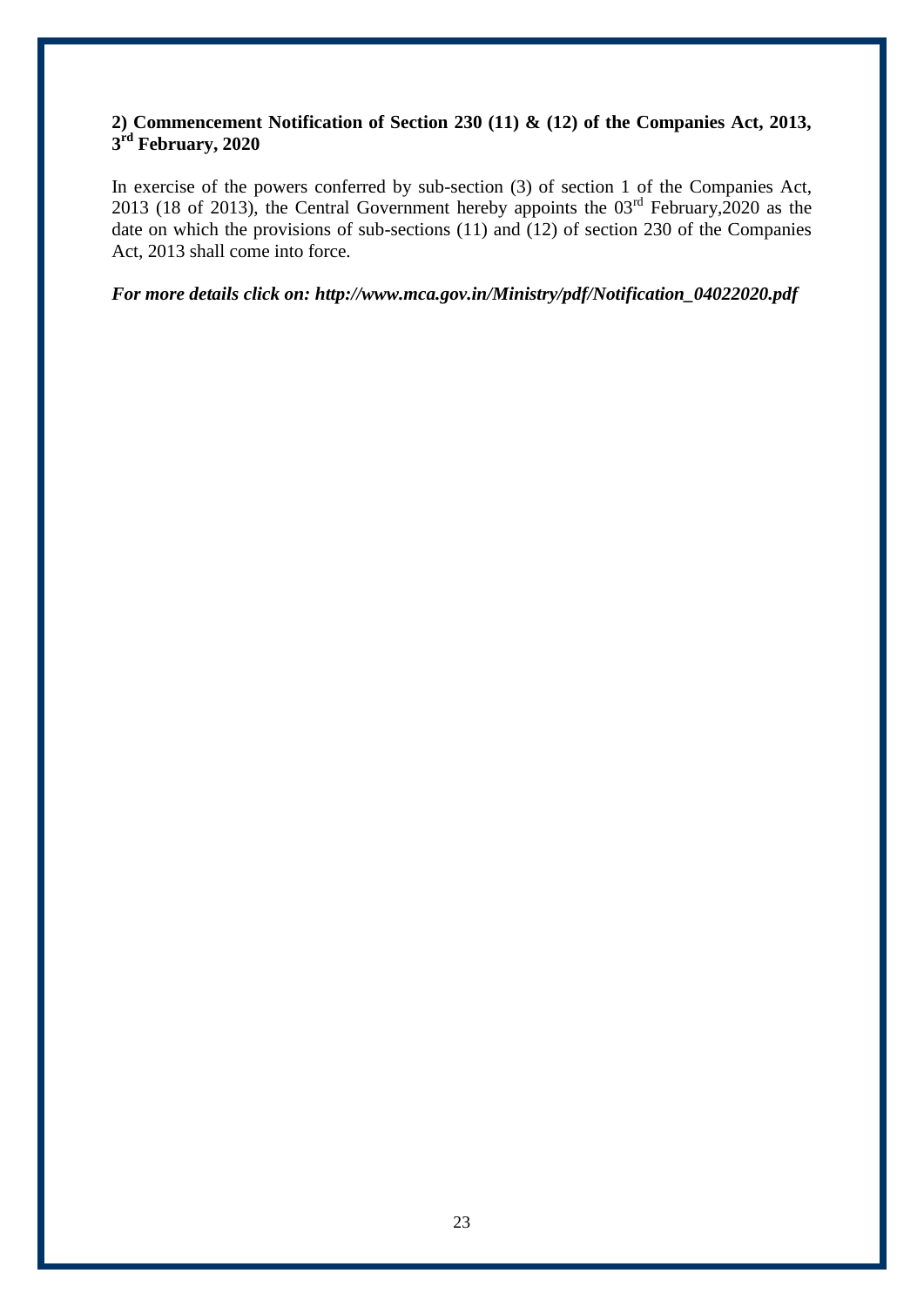# **Lesson 29- Limited Liability Partnerships**

#### **1) Notification No: G.S.R. 59(E)-Application of Provisions of Companies Act, 2013 to a Limited Liability Partnership, dated 30th January, 2020**

After this notification the provisions of section 460 of the Companies Act, 2013 relating to Condonation of delay in certain cases were also be applicable to a limited liability partnership from the date of publication of this notification i.e.  $30<sup>th</sup>$  January, 2020.

*For more details click on: [http://www.mca.gov.in/Ministry/pdf/NotificationLLP\\_31012020.pdf](http://www.mca.gov.in/Ministry/pdf/NotificationLLP_31012020.pdf)*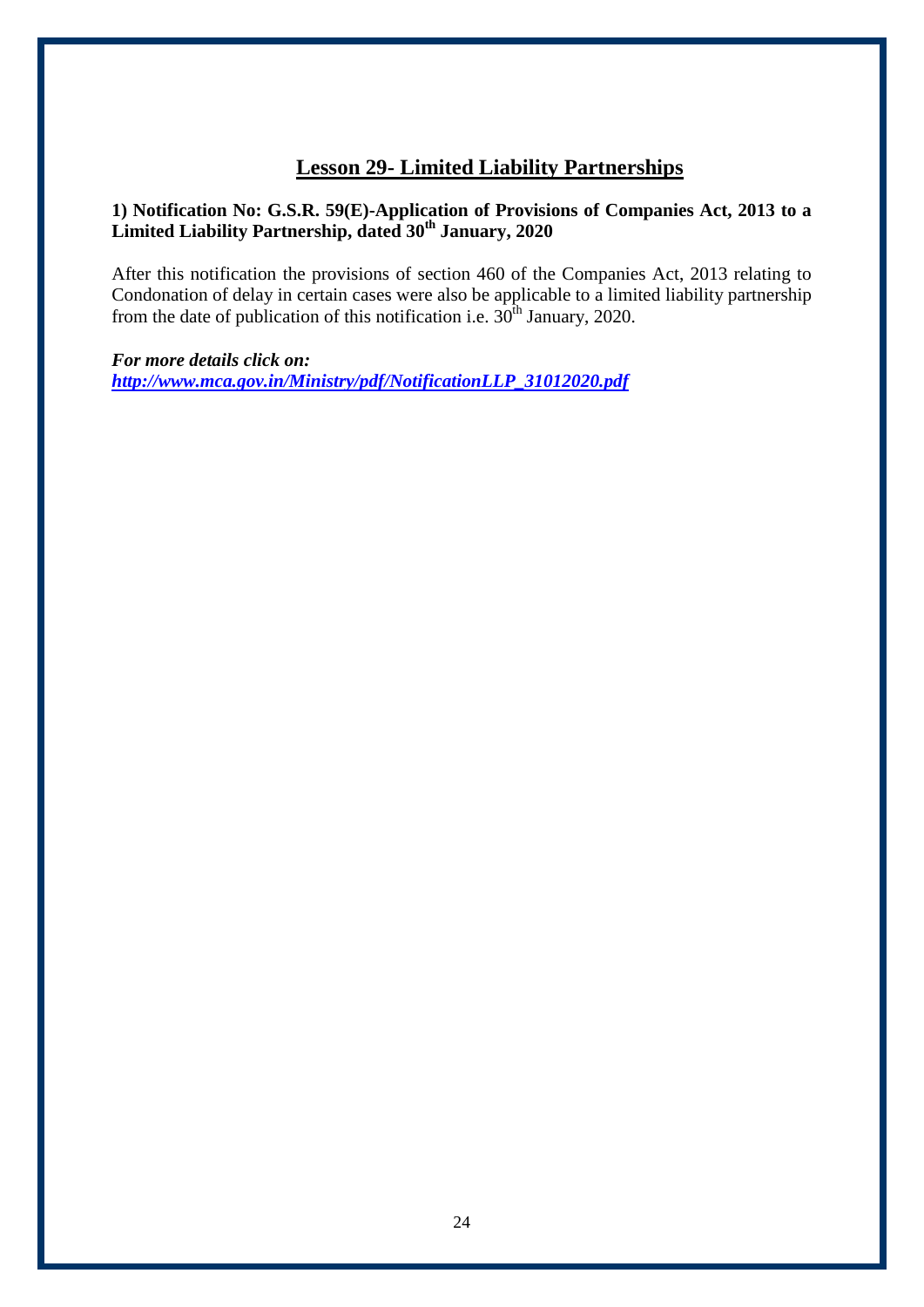# **Lesson 32- Winding up of Companies**

#### **Notification no: G.S.R. 46(E) The Companies (Winding Up) Rules 2020, dated 24th January, 2020 (effective from 1st day of April, 2020).**

MCA vide its notification dated  $24<sup>th</sup>$  day of January 2020 published Companies (Winding-Up) Rules, 2020 laying down procedures for winding up by the Tribunal under Chapter  $\overline{XX}$  of the Companies Act, 2013 which will be effective from  $1<sup>st</sup>$  day of April 2020.

 The Companies (Winding Up) Rules 2020 provides rules for Winding up by Tribunal; Winding up by Tribunal (other than summary winding up) Debts and Claims against Company. The Winding up rules has also provided the Summary Procedure for Liquidation of Companies, Filing and Audit of Company Liquidator's Account etc.

*For more details click on: [http://www.mca.gov.in/Ministry/pdf/Rules\\_28012020.pdf](http://www.mca.gov.in/Ministry/pdf/Rules_28012020.pdf)*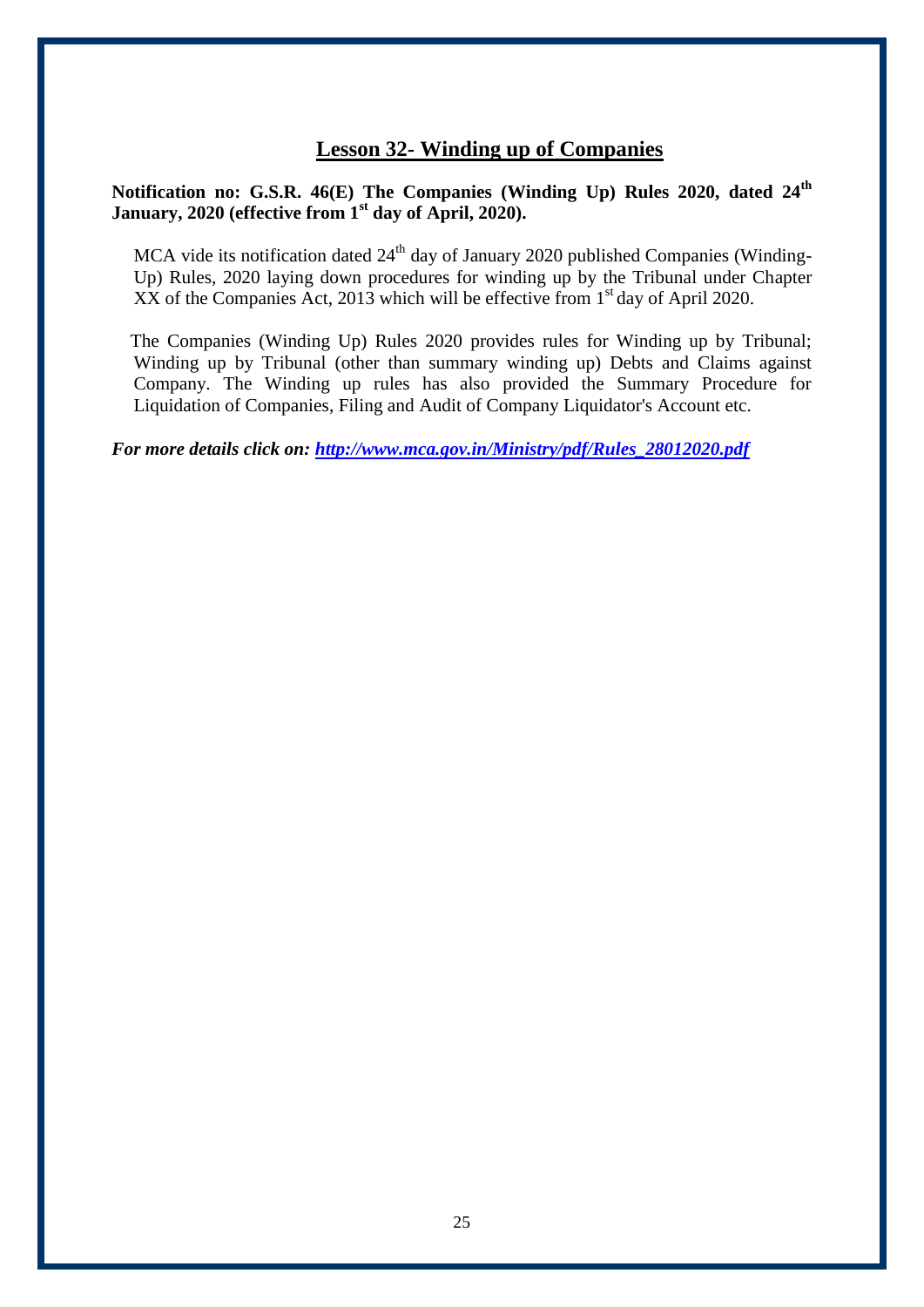# **Lesson 33- Striking Off Name of Companies**

#### **The Companies (Removal of Names of Companies from the Register of Companies) Amendment Rules, 2020, dated 29th June, 2020**

MCA vide Notification dated  $29<sup>th</sup>$  June, 2020, introduced the Companies (Removal of Names of Companies from the Register of Companies) Amendment Rules, 2020 to further amend the Companies (Removal of Names of Companies from the Register of Companies) Rules, 2016.

In Rule 4(3), in clause (i) of the Companies (Removal of Names of Companies from the Register of Companies) Rules, 2016

*the following proviso shall be inserted, namely:-*

1) "Provided that in case of a –

(a) Government company in which the entire paid up share capital is held by the Central Government, or by any State Government or Governments or by the Central Government and one or more State Governments; or

(b) subsidiary of a Government company, referred to in clause (a), in which the entire paid up share capital is held by that Government company,

a duly notarised indemnity bond in Form STK-3A shall be given by an authorised representative, not below the rank of Under Secretary or its equivalent, in the administrative Ministry or Department of the Government of India or the State Government, as the case may be, on behalf of the company;".

2) In the said rules, in Form STK 2, in the list of attachments, in serial number 4, at the end, the words "or by an authorised representative of administrative Ministry /Department in Form No. STK - 3A" shall be inserted.

3) In the said rules, after Form STK-3, the Form STK-3A shall be inserted.

#### **Impact:**

*MCA has notified that while filing Form STK-2 i.e. application for removal of the name from the register of Companies, in case of a company wholly owned by the government or wholly owned subsidiary of that government company, a duly notarised indemnity bond in Form STK-3A shall be given by an authorized representative, not below the rank of Under Secretary or its equivalent, in the administrative Ministry or Department of the Government of India or the State Government, as the case may be, on behalf of the company.*

*For more details click on: [http://www.mca.gov.in/Ministry/pdf/Rule3\\_30062020.pdf](http://www.mca.gov.in/Ministry/pdf/Rule3_30062020.pdf)*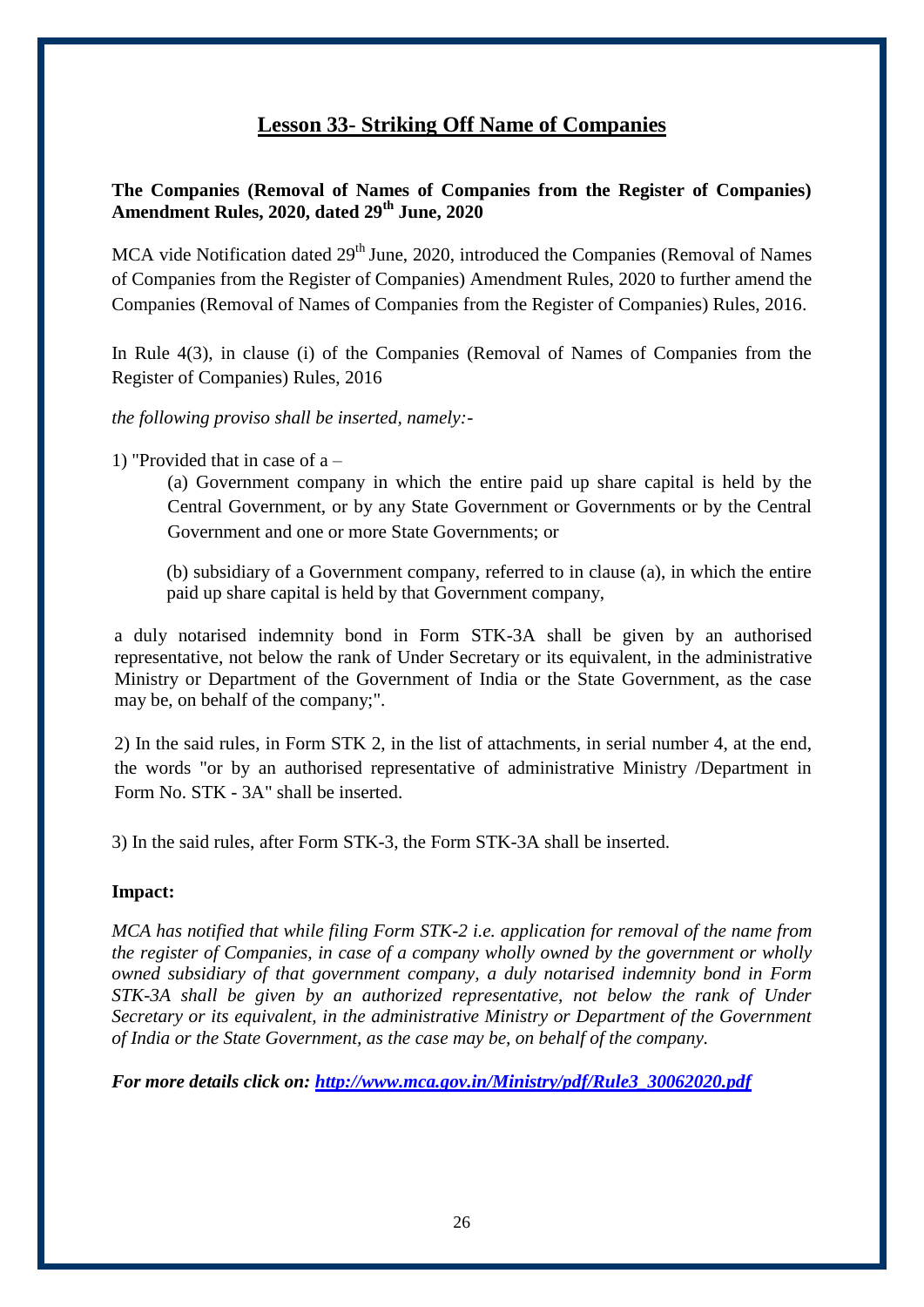### **Other important updates**

**Notification no:G.S.R.80(E)- The National Company Law Tribunal (Amendment) Rules, 2020, dated 3rd February, 2020.**

**1)A new rule 80A has been inserted after Rule 80 of the National Company Law Tribunal Rules, 2016** 

Rule 80A. Application under section 230. – An application under Section 230 (12) may be made in Form NCLT-1 and shall be accompanied with such documents as are mentioned in Annexure B."

**2)In the National Company Law Tribunal Rules, 2016, under the SCHEDULE OF FEES, after S.No.22 and the entries relating thereto, the following shall be inserted, namely:-**

| 22A | Section 230(12) Application in cases of takeover $\vert$ Rs. 5,000" |  |
|-----|---------------------------------------------------------------------|--|
|     | offer of companies which are                                        |  |
|     | not listed.                                                         |  |

**3)In the National Company Law Tribunal Rules, 2016, in Annexure-A, under the heading Form No. NCLT.1, after the figure '80', the figure and letter "80A" shall be inserted.**

**4)In the National Company Law Tribunal Rules, 2016,, in Annexure-B i.e. (List of Documents to be Attached with A Petition or Application) after S.No.12 and the entries relating thereto, the following S.No. shall be inserted, namely:-**

| 12A | <b>Sec</b><br>230(12) | Application in cases of 1. Affidavit verifying the<br>takeover offer of companies<br>which are not listed. | petition                                                                                                                        |
|-----|-----------------------|------------------------------------------------------------------------------------------------------------|---------------------------------------------------------------------------------------------------------------------------------|
|     |                       |                                                                                                            | 2. Memorandum<br>of<br>appearance with copy of<br>the Board's Resolution or<br>the executed vakalatnama,<br>as the case may be. |
|     |                       |                                                                                                            | 3. Documents in support<br>of the grievance against<br>the takeover.                                                            |
|     |                       |                                                                                                            | other<br>relevant<br>4.Any<br>document."                                                                                        |

*A new rule has been inserted as rule 80A in the NCLT Rules enabling an aggrieved party to make an application to the NCLT in the event of any grievances with respect to the takeover offer of companies other than listed companies in Form NCLT- 1 with a fees of 5000 rupees and shall be accompanied with an Affidavit verifying the petition,*